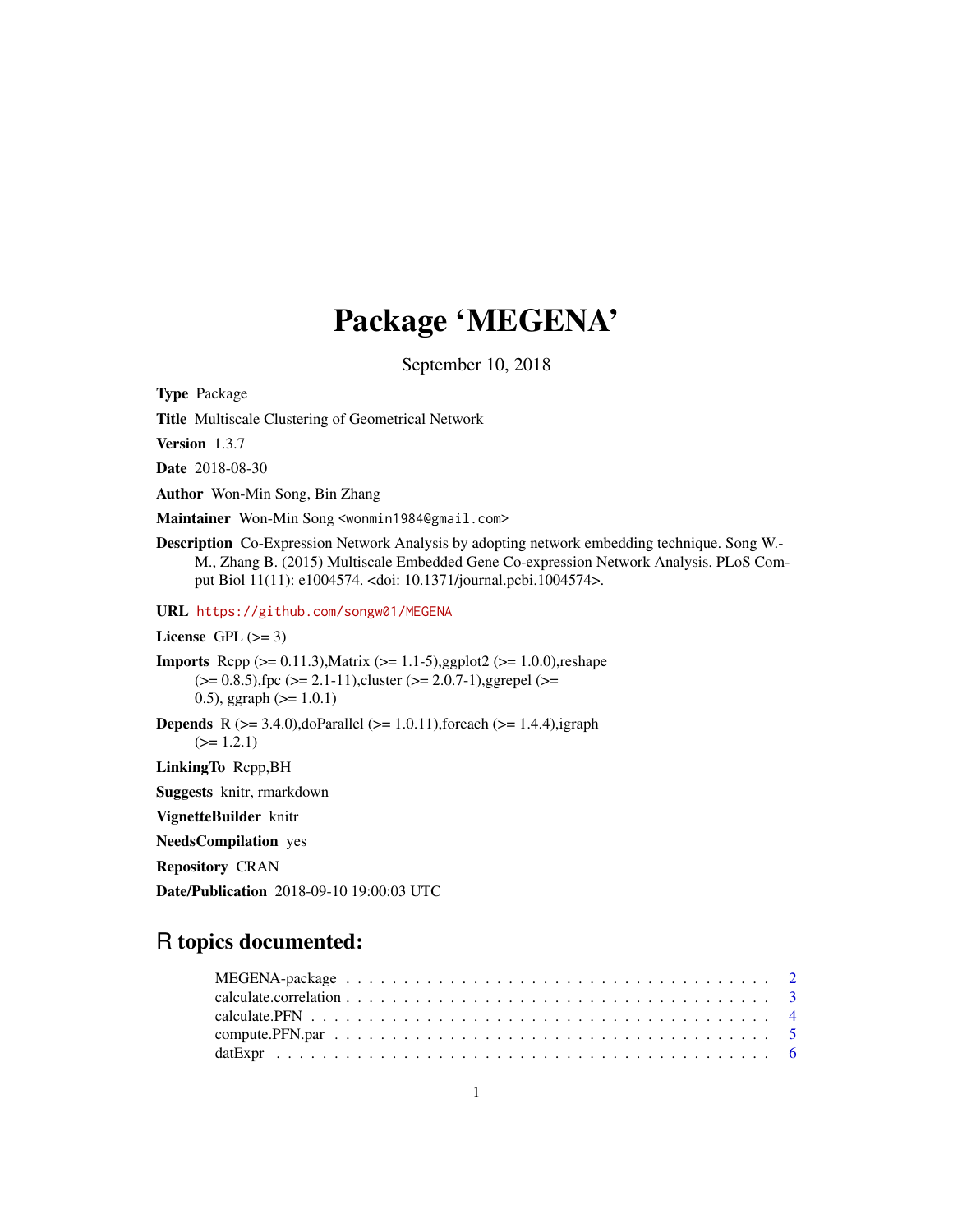# <span id="page-1-0"></span>2 MEGENA-package

| Index | 24 |
|-------|----|
|       |    |
|       |    |
|       |    |
|       |    |
|       |    |
|       |    |
|       |    |
|       |    |
|       |    |
|       |    |
|       |    |
|       |    |
|       |    |
|       |    |

MEGENA-package *co-expression network analysis*

#### Description

construction of gene-gene interaction network and dissection into multi-scale functional modules, and network key drivers.

# Details

| Package: | <b>MEGENA</b> |
|----------|---------------|
| Type:    | Package       |
| Version: | 1.3           |
| Date:    | 2015-12-18    |
| License: | $GPL (=2)$    |

Multiscale Embedded Gene Co-expression Network Analysis (MEGENA)

#### Author(s)

Won-Min Song

Maintainer: Won-Min Song <won-min.song@mssm.edu>

#### References

Song W-M, Zhang B (2015) Multiscale Embedded Gene Co-expression Network Analysis. PLoS Comput Biol 11(11): e1004574. doi: 10.1371/journal.pcbi.1004574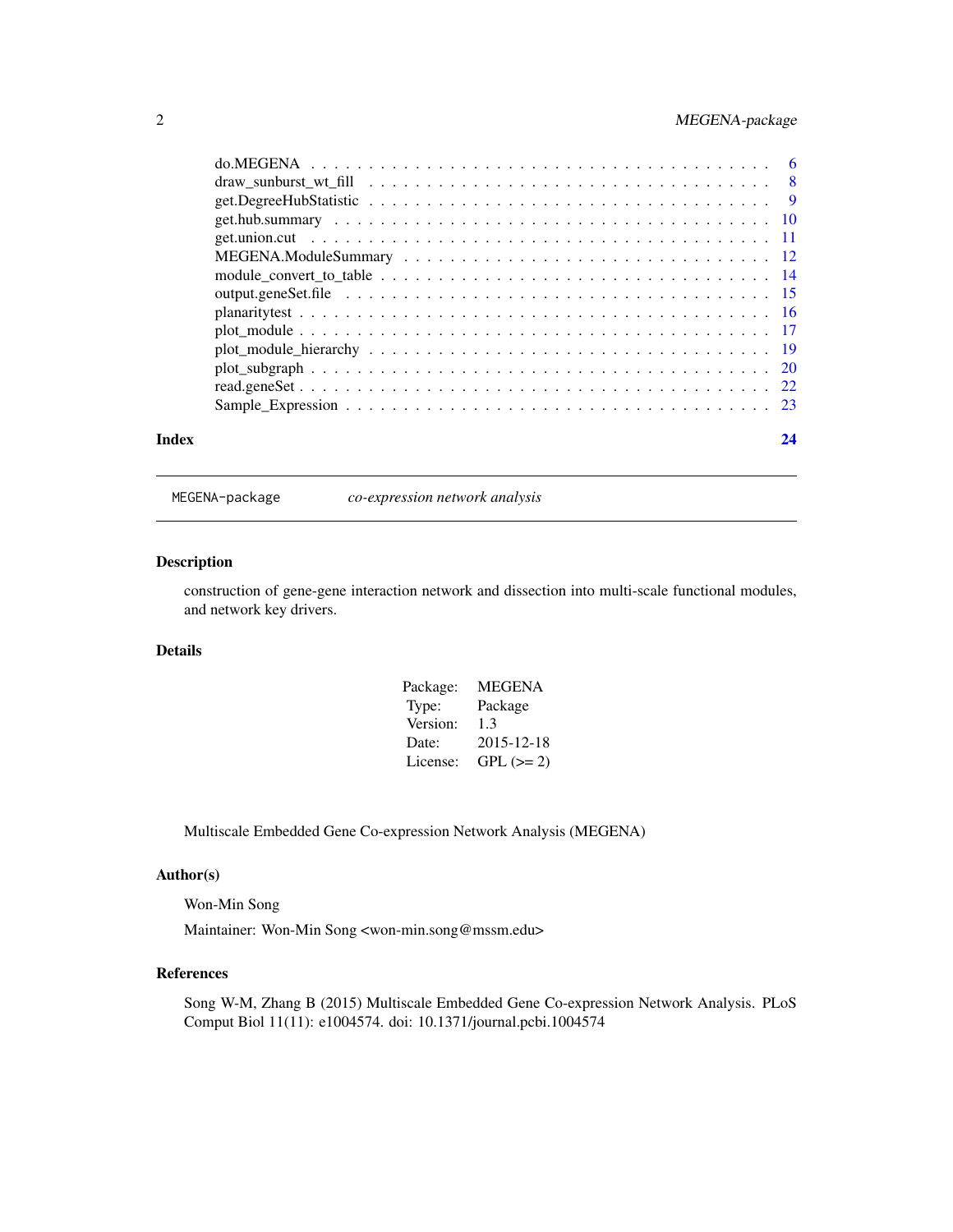<span id="page-2-0"></span>calculate.correlation *correlation calculation*

#### Description

correlation analysis with FDR calculation

#### Usage

```
calculate.correlation(datExpr,doPerm = 100,doPar = FALSE,num.cores = 8,method = "pearson",
FDR.cutoff = 0.05, n.increment = 100, is.signed = FALSE,
output.permFDR = TRUE,output.corTable = TRUE,saveto = NULL)
```
#### Arguments

| gene expression data matrix                                                                                                                |
|--------------------------------------------------------------------------------------------------------------------------------------------|
| Number of permutations to perform. If doPerm = NULL, calculates BH FDR<br>p-values instead of permutation based FDR.                       |
| TRUE/FALSE logical variable to choose parallelization. Parallelization is uti-<br>lized when BH FDR p-values are calculated for all pairs. |
| number of cores to use in parallelization.                                                                                                 |
| correlation method to be passed to cor for method argument.                                                                                |
| FDR threshold to output final results of significant correlations.                                                                         |
| When permutation is utilized, $0 \le$ lrhol $\le$ 1 is broken down into n increment<br>to map each line cutoff to respective FDR.          |
| TRUE/FALSE to indicate using signed/unsigned correlation.                                                                                  |
| output.permFDR.output.corTable                                                                                                             |
| TRUE/FALSE to choose to output permutation indices and FDR table.                                                                          |
| folder to output results.                                                                                                                  |
|                                                                                                                                            |

# Details

If doPar = TRUE, then num.cores are registered for PCP.

#### Value

output is three column edgelist data.frame, third column being the weight.

#### Author(s)

Won-Min Song

#### Examples

```
# test simplest case of planar network (a 3-clique).
data(Sample_Expression)
calculate.correlation(datExpr[1:100,],doPerm = 5)
```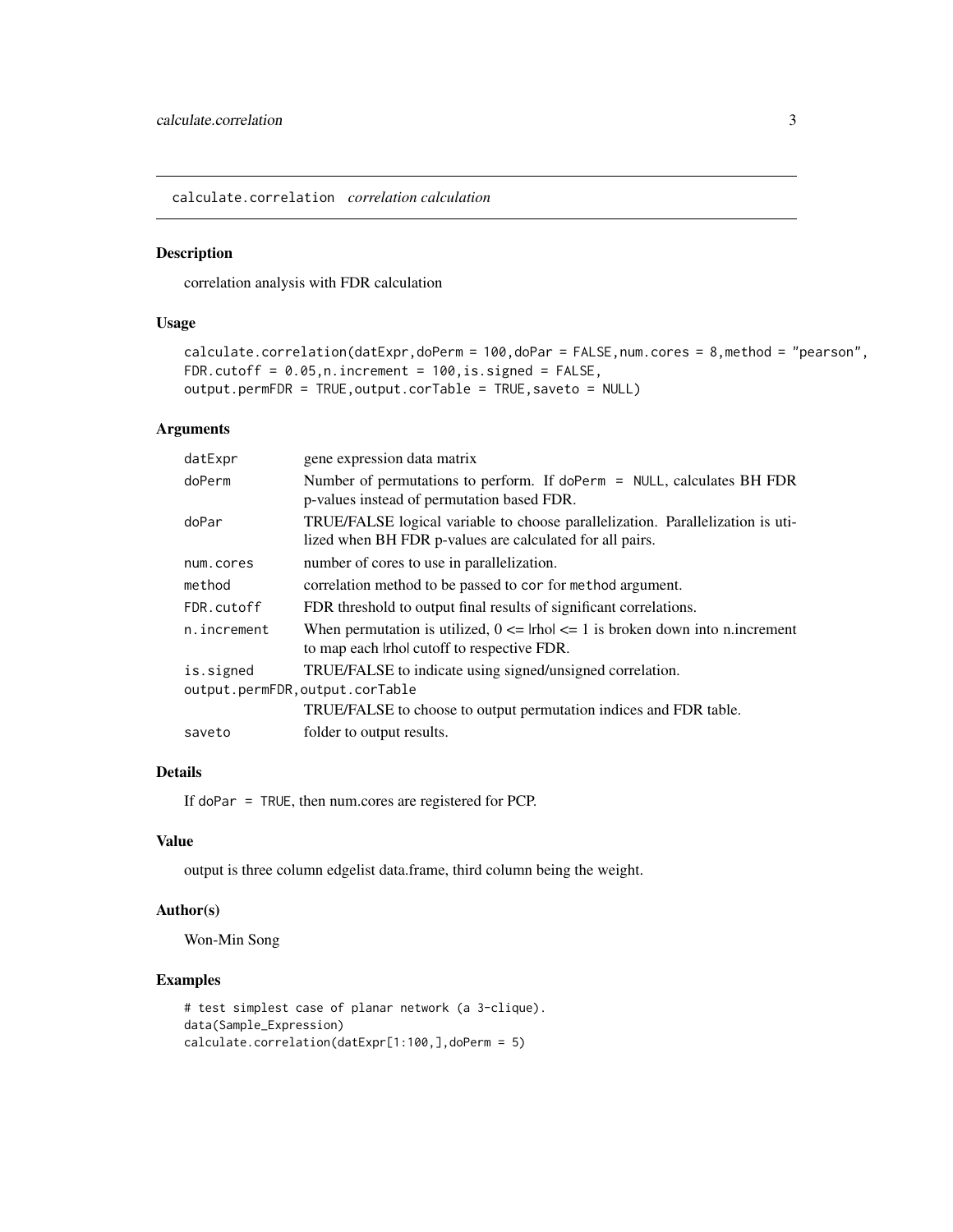<span id="page-3-0"></span>calculate.PFN *PFN calculation*

#### Description

main function to calculate PFN a ranked list of edge pairs

#### Usage

```
calculate.PFN(edgelist,max.skipEdges = NULL,maxENum = NULL,doPar = FALSE,
num.cores = NULL,keep.track = TRUE)
```
#### Arguments

| edgelist      | three column edgelist: first two columns are topological edges, and the third<br>column is the weight. Must be a data.frame object.                                                                                                           |
|---------------|-----------------------------------------------------------------------------------------------------------------------------------------------------------------------------------------------------------------------------------------------|
| max.skipEdges | Maximum number of edges to be searched by planarity test without any inclu-<br>sion to PFN. If set NULL, it will be automatically set to number of cores x 1000.<br>It acts as a threhold to quicken PFN construction termination during PCP. |
| maxENum       | maximum number of edges to include in final PFN. Default value is NULL,<br>which invokes maximal number of edges allowed in planar network.                                                                                                   |
| doPar         | TRUE/FALSE logical variable to choose parallelization.                                                                                                                                                                                        |
| num.cores     | number of cores to use in parallelization.                                                                                                                                                                                                    |
| keep.track    | If TRUE, pfg_el.RData will be created in working folder. This file can be used<br>later for restart in case PFN construction did not finish successfully. Default is<br>TRUE.                                                                 |

#### Details

If doPar = TRUE, then num.cores are registered for PCP.

### Value

output is three column edgelist data.frame, third column being the weight.

#### Author(s)

Won-Min Song

# Examples

```
# test simplest case of planar network (a 3-clique).
a \leftarrow c(1,1,2); b \leftarrow c(2,3,3); w \leftarrow runif(3,0,1);el <- cbind(a,b,w);el <- as.data.frame(el[order(el[,3],decreasing = TRUE),])
calculate.PFN(edgelist = el,max.skipEdges = Inf,doPar = FALSE,num.cores = NULL)
```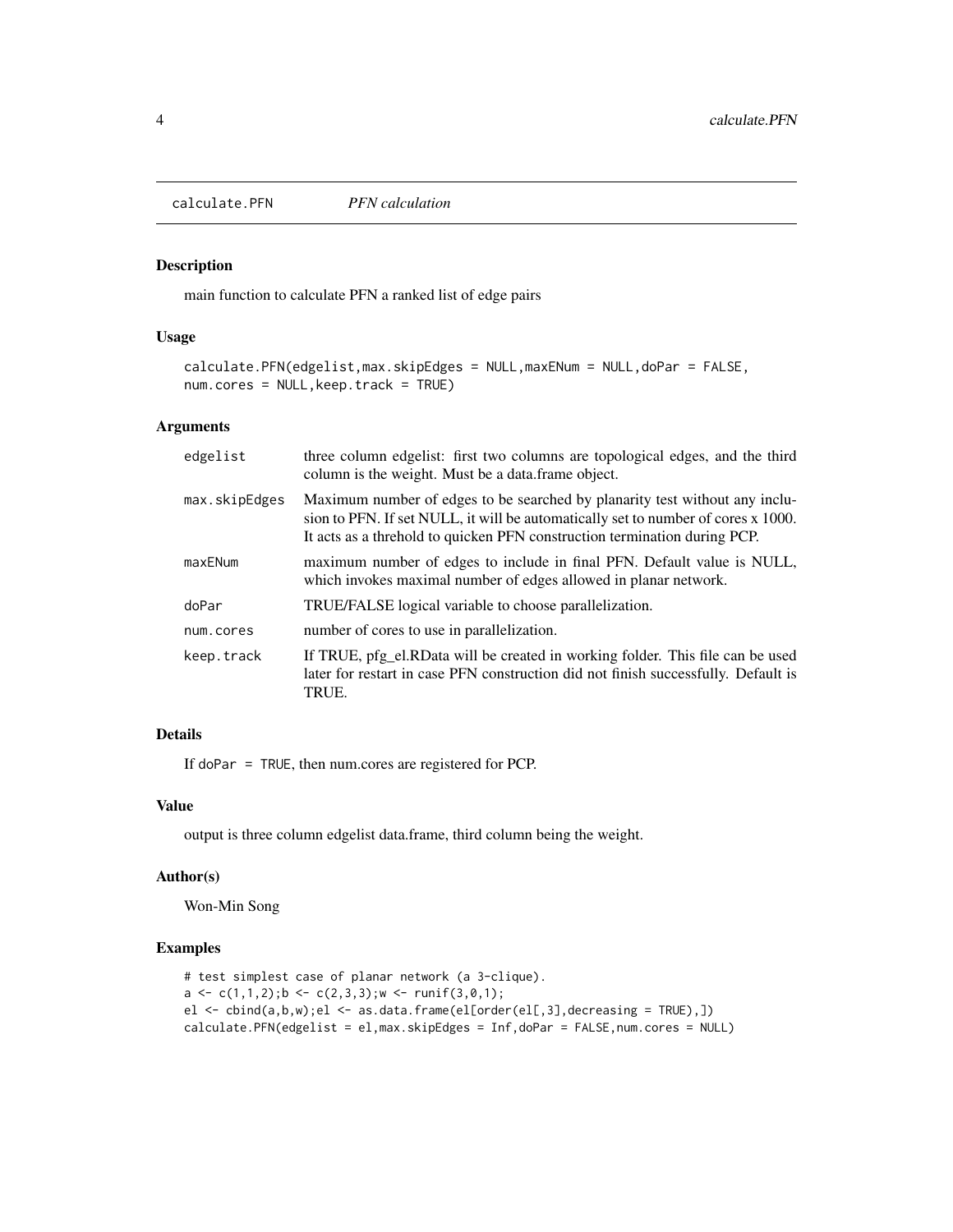<span id="page-4-0"></span>

# Description

PFN construction by parallelized edge screening.

#### Usage

```
compute.PFN.par(sortedEdge,Ng,maxENum,Njob,Ncore,max.skipEdges = NULL,
keep.track = TRUE,initial.links = NULL)
```
# Arguments

| sortedEdge    | 3-column matrix for the input edgelist (e.g. - correlation pair list). Must be<br>sorted by third column, which is usually weight vector.                                                                    |
|---------------|--------------------------------------------------------------------------------------------------------------------------------------------------------------------------------------------------------------|
| Ng            | integer, number of genes included in sorted Edge.                                                                                                                                                            |
| maxENum       | Maximum number of edges to include in final PFN. The theoretical maximal<br>number enforced by Euler's formula is $3(Ng-2)$ .                                                                                |
| max.skipEdges | Maximum number of edges to be counted before any valid edge to be included in<br>PFN. This works as a termination condition to avoid exhaustive planarity testing<br>over all edges provided in sorted Edge. |
| Njob          | Number of edges to be passed to each core for parallelized edge screening.                                                                                                                                   |
| Ncore         | Number of cores to utilize.                                                                                                                                                                                  |
| keep.track    | TRUE/FALSE logical. Indicate if the record of PFN construction is saved in<br>temporary file "pfg_el.RData". Default is TRUE.                                                                                |
| initial.links | If provided, PFN construction will restart by regarding these initial. links as<br>already-built PFN.                                                                                                        |

#### Details

This is parallelized implementation of PFN construction, where it is possible to re-capture PFN construction by providing already computed edgelist into initial.links. Although provivded, this function itself may require careful caution and users are encouraged to use more user-friendly "calculate.PFN()" instead.

#### Value

A 3-column matrices, where first two columns are integer indices for vertices, and third is the weight vector.

#### Author(s)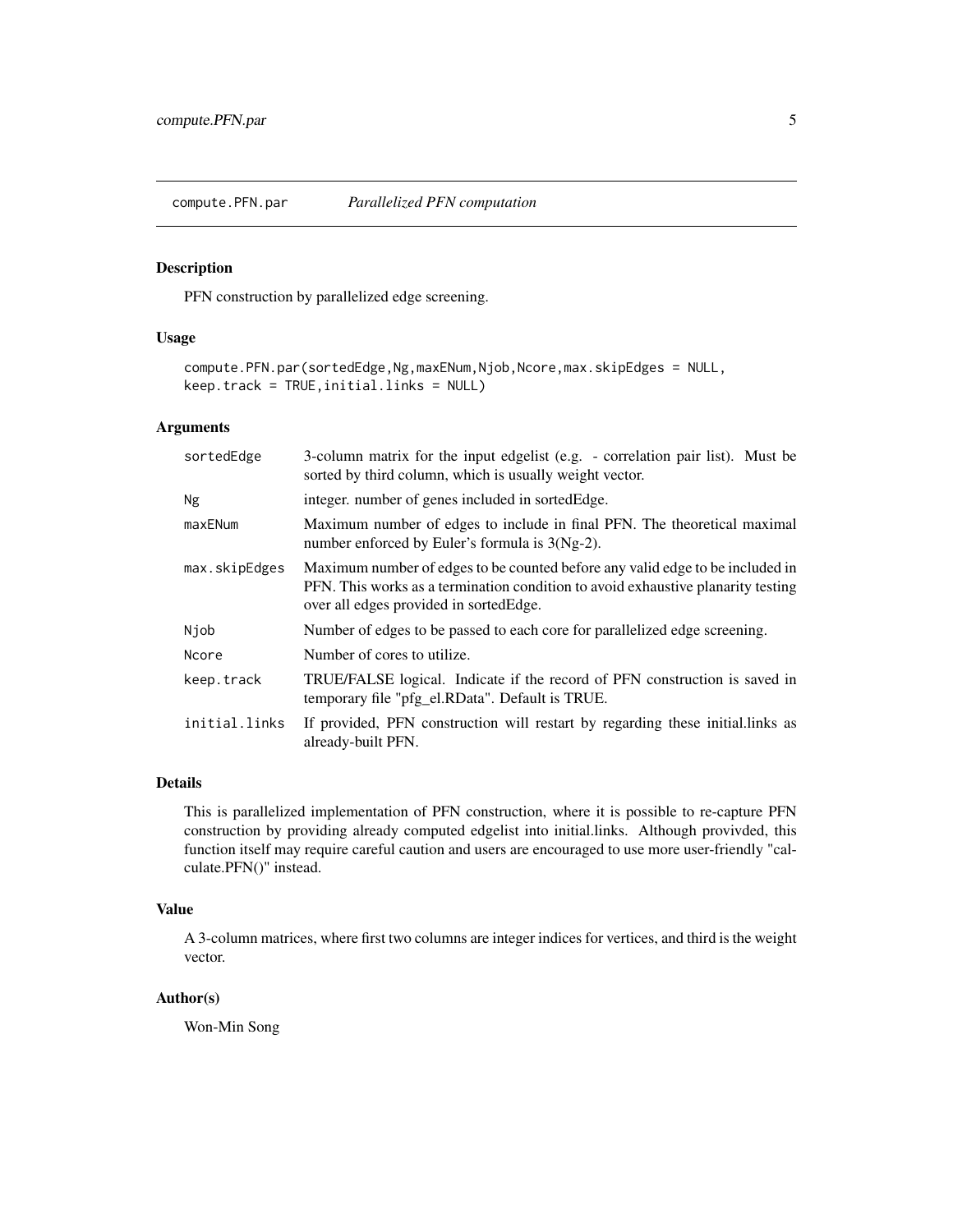<span id="page-5-0"></span>

### Description

A portion of TCGA breast cancer data to test run MEGENA.

#### Usage

Sample\_Expression.RData

# Format

Contains a matrix object, "datExpr". Use data(Sample\_Expression) to load.

# Details

a gene expression matrix.

# References

1. Song, W.M. and B. Zhang, Multiscale Embedded Gene Co-expression Network Analysis. PLoS Comput Biol, 2015. 11(11): p. e1004574.

do.MEGENA *MEGENA clustering + MHA*

#### Description

multiscale clustering analysis (MCA) and multiscale hub analysis (MHA) pipeline

# Usage

```
do.MEGENA(g,
do.hubAnalysis = TRUE,
mod.pval = 0.05, hub.pval = 0.05, remove. <math>unsig = TRUE</math>,min.size = 10, max.size = 2500,doPar = FALSE, num.cores = 4, n.perm = 100, singleton.size = 3,
save.output = FALSE)
```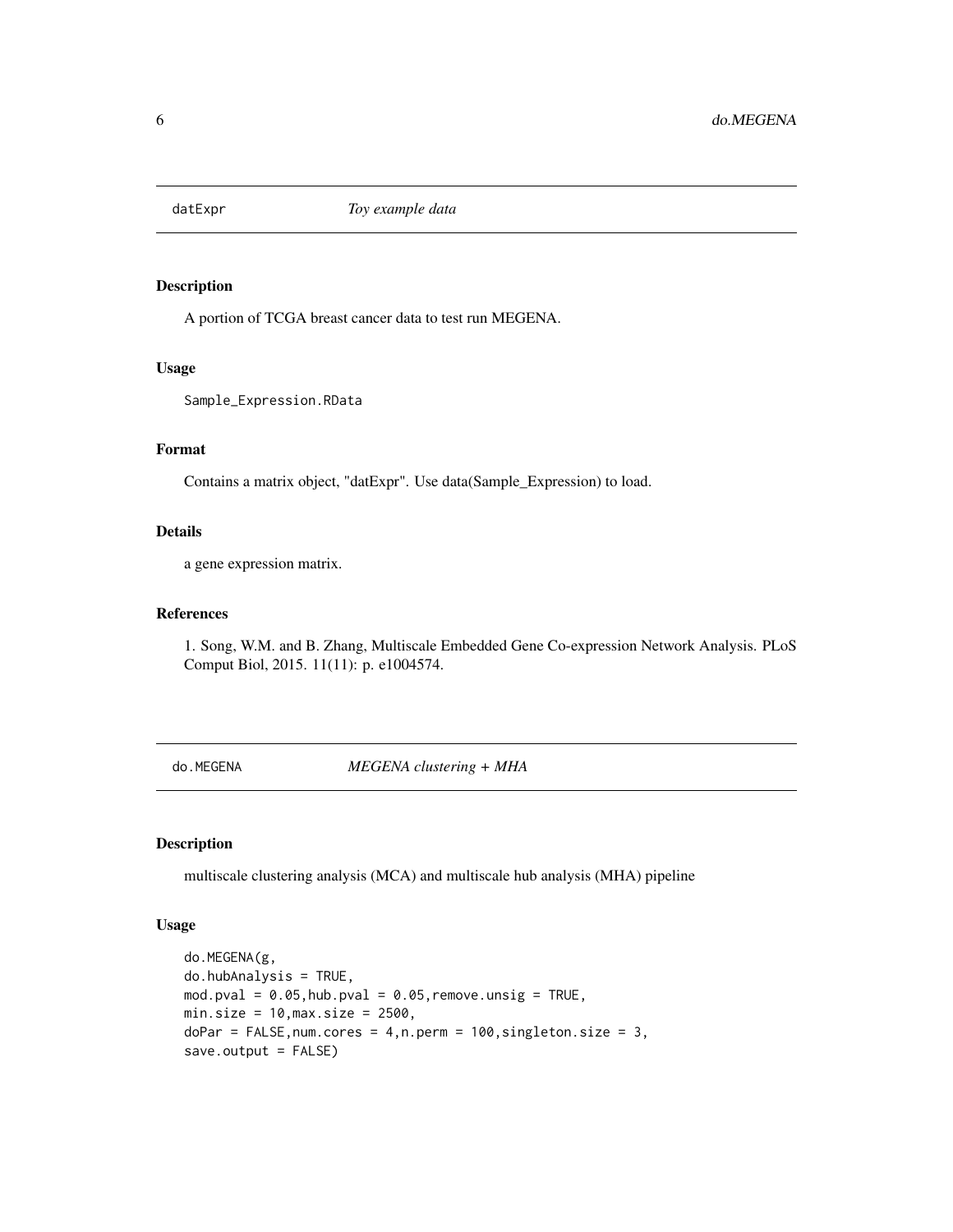# do.MEGENA 7

#### Arguments

| g            | igraph object of PFN.                                                                                               |
|--------------|---------------------------------------------------------------------------------------------------------------------|
|              | do. hubAnalysis TRUE/FALSE indicating to perform multiscale hub analysis (MHA) in down-<br>stream. Default is TRUE. |
| mod.pval     | cluster significance p-value threshold w.r.t random planar networks                                                 |
| hub.pval     | hub significance p-value threshold w.r.t random planar networks                                                     |
| remove.unsig | TRUE/FALSE indicating to remove insignificant clusters in MHA.                                                      |
| min.size     | minimum cluster size                                                                                                |
| max.size     | maximum cluster size                                                                                                |
| doPar        | TRUE/FALSE indicating parallelization usage                                                                         |
| num.cores    | number of cores to use in parallelization.                                                                          |
| n.perm       | number of permutations to calculate hub significance p-values/cluster signifi-<br>cance <i>p</i> -values.           |
|              | singleton.size Minimum module size to regard as non-singleton module. Default is 3.                                 |
| save.output  | TRUE/FALSE to save outputs from each step of analysis                                                               |

# Details

Performs MCA and MHA by taking PFN as input. Returns a list object containing clustering outputs, hub analysis outputs, and node summary table.

#### Value

A series of output files are written in wkdir. Major outputs are,

| module.output | outputs from MCA                           |
|---------------|--------------------------------------------|
| hub.output    | outputs from MHA                           |
| node.summary  | node table summarizing clustering results. |

# Author(s)

Won-Min Song

#### Examples

```
## Not run:
rm(list = ls())data(Sample_Expression)
ijw <- calculate.correlation(datExpr[1:100,],doPerm = 2)
el <- calculate.PFN(ijw[,1:3])
g <- graph.data.frame(el,directed = FALSE)
MEGENA.output <- do.MEGENA(g = g,remove.unsig = FALSE,doPar = FALSE,n.perm = 10)
```
## End(Not run)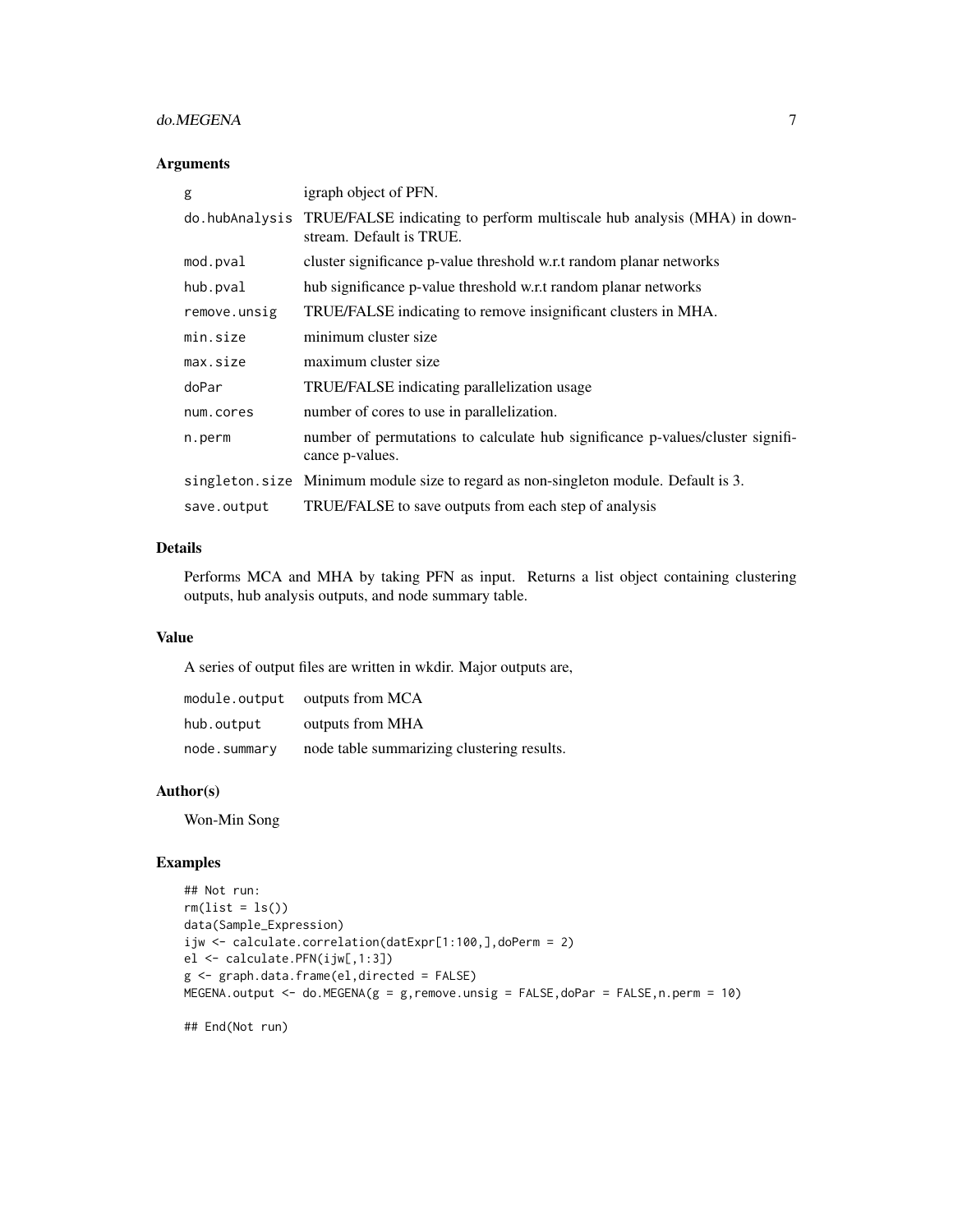<span id="page-7-0"></span>draw\_sunburst\_wt\_fill *Draw sunburst plot showing MEGENA module hierarchy.*

### Description

Sunburst plot and colored heatmaps

# Usage

```
draw_sunburst_wt_fill(module.df,
                      parent.col = "module.parent",id.col = "id",
                      min.angle = 5,
                      feat.col,
                      fill.type = "continuous",log.transform = TRUE,
                      fill.scale = NULL,
                      theme.adjust = NULL)
```
# Arguments

| module.df     | A data.frame table summarizing module information. Must contain module par-<br>ent and child relation for hierarchy visualization.                                 |
|---------------|--------------------------------------------------------------------------------------------------------------------------------------------------------------------|
| parent.col    | Character object, name for the parent module column in module.df.                                                                                                  |
| id.col        | Character object for the module id column in module df.                                                                                                            |
| min.angle     | Minimum angle that rectangles in the sunburst are labeled with respective mod-<br>ule id.                                                                          |
| feat.col      | Chracter object, for the feature column in module. If to color the heatmaps.                                                                                       |
| fill.type     | continuous/discrete, is the variable numeric (continuous) or factor (discrete)?                                                                                    |
| log.transform | TRUE/FALSE. do log10 transform for p-values?                                                                                                                       |
| fill.scale    | A ggplot object to specify heatmap coloring scheme. Permissible functions are:<br>scale_fill_gradient,scale_fill_gradient2,scale_fill_gradientn,scale_fill_manual. |
| theme.adjust  | A ggplot object to specify theme for plotting.                                                                                                                     |

#### Details

makes use of ggraph scheme to manipulate and draw sunburst plot in ggplot2 framework. fill.scale and theme.adjust provide flexibility to designate heatmap coloring schemes and figure aesthetics.

# Value

ggplot object for the figure

# Author(s)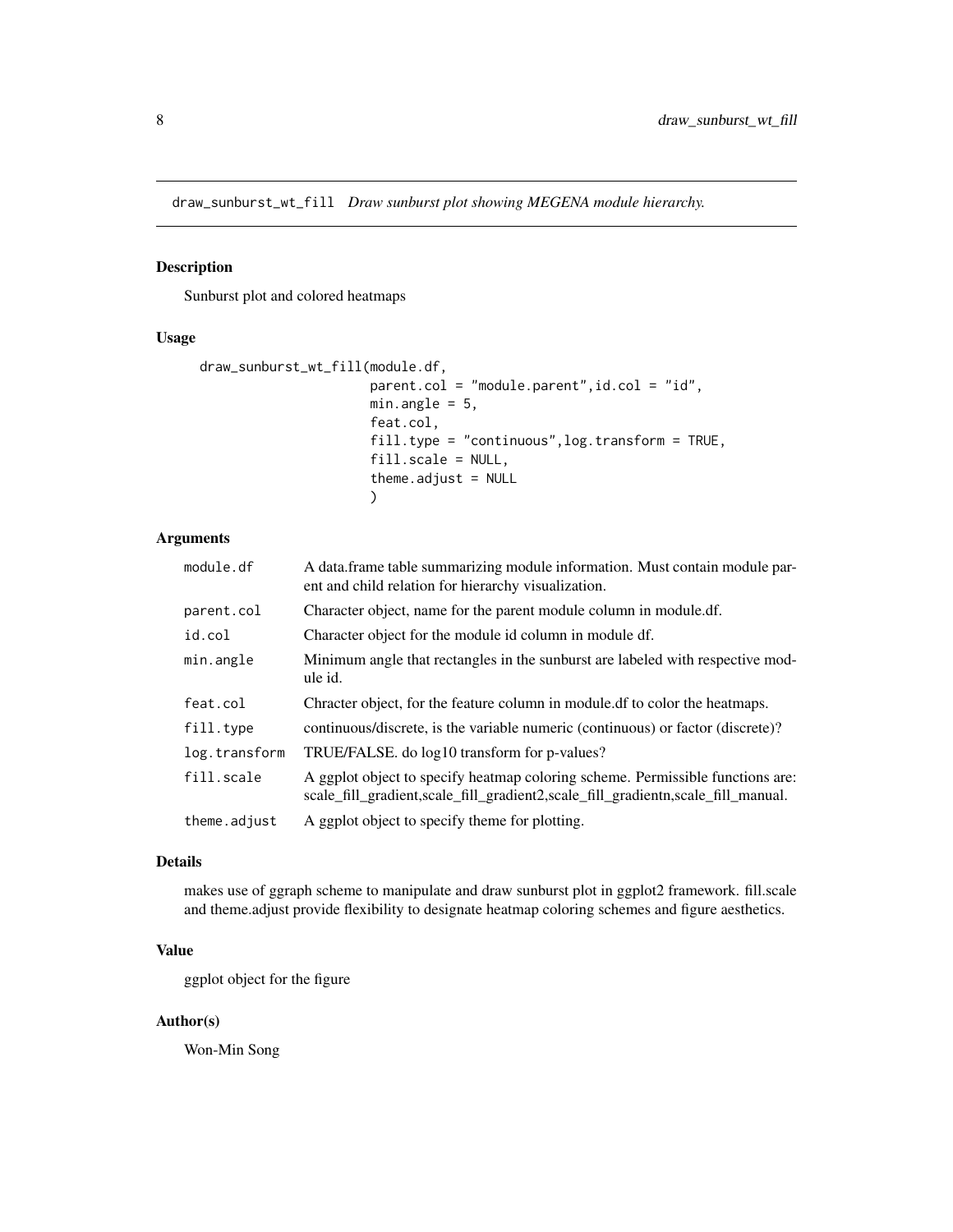# <span id="page-8-0"></span>get.DegreeHubStatistic 9

#### Examples

```
## Not run:
 rm(list = ls())data(Sample_Expression)
  ijw <- calculate.correlation(datExpr[1:100,],doPerm = 2)
  el <- calculate.PFN(ijw[,1:3])
  g <- graph.data.frame(el,directed = FALSE)
 MEGENA.output <- do.MEGENA(g = g,remove.unsig = FALSE,doPar = FALSE,n.perm = 10)
  output.summary <- MEGENA.ModuleSummary(MEGENA.output,
  mod.pvalue = 0.05, hub.pvalue = 0.05,
  min.size = 10, max.size = 5000,annot. table = NULL, id.col = NULL, symbol.col = NULL,output.sig = TRUE)
  # no coloring
  sbobj = draw_sunburst_wt_fill(module.df = output.summary$module.table,
  feat.col = NULL,id.col = "module.id",parent.col = "module.parent")
  sbobj
  # get some coloring (with log transform option)
  mdf= output.summary$module.table
  mdf$heat.pvalue = runif(nrow(mdf), 0, 0.1)sbobj = draw_sunburst_wt_fill(module.df = mdf,feat.col = "heat.pvalue",log.transform = TRUE,
  fill.type = "continuous",
  fill.scale = scale_fill_gradient2(low = "white",mid = "white",high = "red",
  midpoint = -log10(0.05), na.value = "white"),
  id.col = "module.id",parent.col = "module.parent")
  sbobj
  # get discrete coloring done
  mdf$category = factor(sample(x = c("A", "B"), size = nrow(mdf), replace = TRUE))
  sbobj = draw_sunburst_wt_fill(module.df = mdf,feat.col = "category",
  fill.type = "discrete",
  fill.scale = scale_fill_manual(values = c("A" = "red", "B" = "blue")),
  id.col = "module.id",parent.col = "module.parent")
  sbobj
```
## End(Not run)

get.DegreeHubStatistic

*calculate module degree statistics based on random triangulation model via T1 and T2 moves.*

# Description

calculation of module p-values.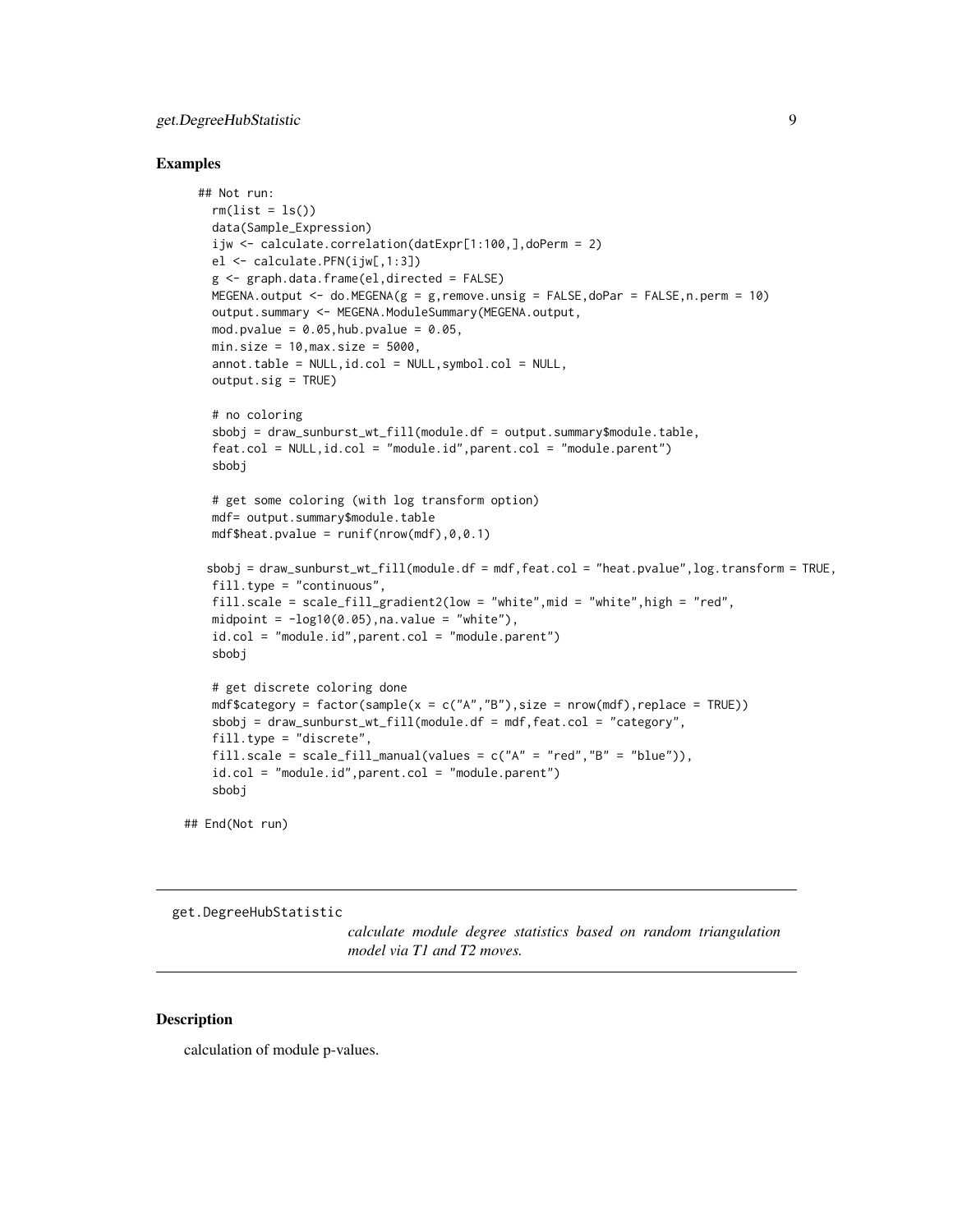#### <span id="page-9-0"></span>Usage

get.DegreeHubStatistic(subnetwork,n.perm = 100,doPar = FALSE,n.core = 4)

#### Arguments

| subnetwork | a planar network as an igraph object.                                                                   |
|------------|---------------------------------------------------------------------------------------------------------|
| n.perm     | number of random networks generated, constraint with number of links and<br>nodes same to "subnetwork". |
| doPar      | TRUE/FALSE to parallelize.                                                                              |
| n.core     | number of cores/threads to use.                                                                         |

#### Details

Hub significance calculation functionality. Make sure that, if doPar = TRUE, register cores using registerDoParallel() from doParallel package.

#### Value

a data.frame table showing node-wise statistics.

#### Author(s)

Won-Min Song

#### Examples

```
## Not run:
rm(list = ls())data(Sample_Expression)
ijw <- calculate.correlation(datExpr[1:100,],doPerm = 2)
el <- calculate.PFN(ijw[,1:3])
g <- graph.data.frame(el,directed = FALSE)
out <- get.DegreeHubStatistic(subnetwork = g,n.perm = 100,doPar = FALSE,n.core = 4)
## End(Not run)
```
get.hub.summary *summarize hub information.*

#### Description

hubs in different scales are summarized.

#### Usage

get.hub.summary(MEGENA.output)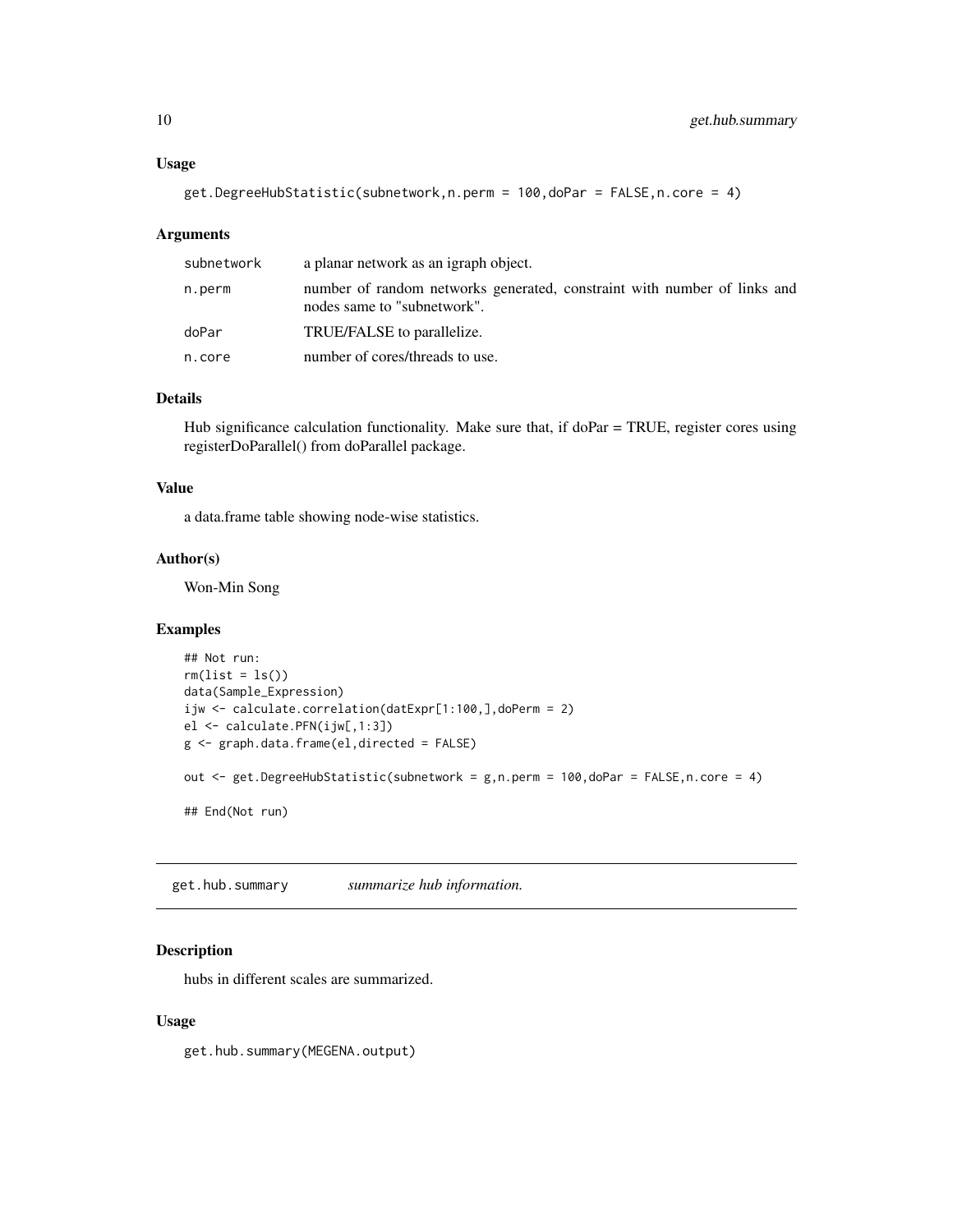# <span id="page-10-0"></span>get.union.cut 11

# Arguments

MEGENA.output A list object. The output from "do.MEGENA()".

# Details

returns a data.frame object

# Value

A data.frame object with columns:

| node          | hub gene node names                                   |
|---------------|-------------------------------------------------------|
| $S1$          | binary vector indicating hubs in each scale           |
| frequency     | number of scales that respective gene emerges as hub. |
| scale.summary | list of scales that respective gene as hub.           |

# Author(s)

Won-Min Song

| get.union.cut | Scale-thresholding of multiscale modules. |
|---------------|-------------------------------------------|
|               |                                           |

# Description

obtain a discrete, disjoint clustering results from multiscale MEGENA modules for a given alpha value.

# Usage

```
get.union.cut(module.output,alpha.cut,output.plot = T,
plotfname = "validModules_alpha",module.pval = 0.05,remove.unsig = T)
```
# Arguments

| module.output | A direct output from "do.MEGENA". (i.e. MEGENA.output\$module.output).                                                                |
|---------------|---------------------------------------------------------------------------------------------------------------------------------------|
| alpha.cut     | Resolution parameter cut-off (i.e. alpha) value. alpha.cut $= 1$ corresponds to<br>classical definition of "small-world" compactness. |
| output.plot   | TRUE/FALSE to indicate outputting a .png file showing hierarchical structure<br>with final outputted modules highlighted in red.      |
| plotfname     | .png file output name.                                                                                                                |
| module.pval   | module significance p-value.                                                                                                          |
| remove.unsig  | TRUE/FALSE indicating to remove insignificant clusters.                                                                               |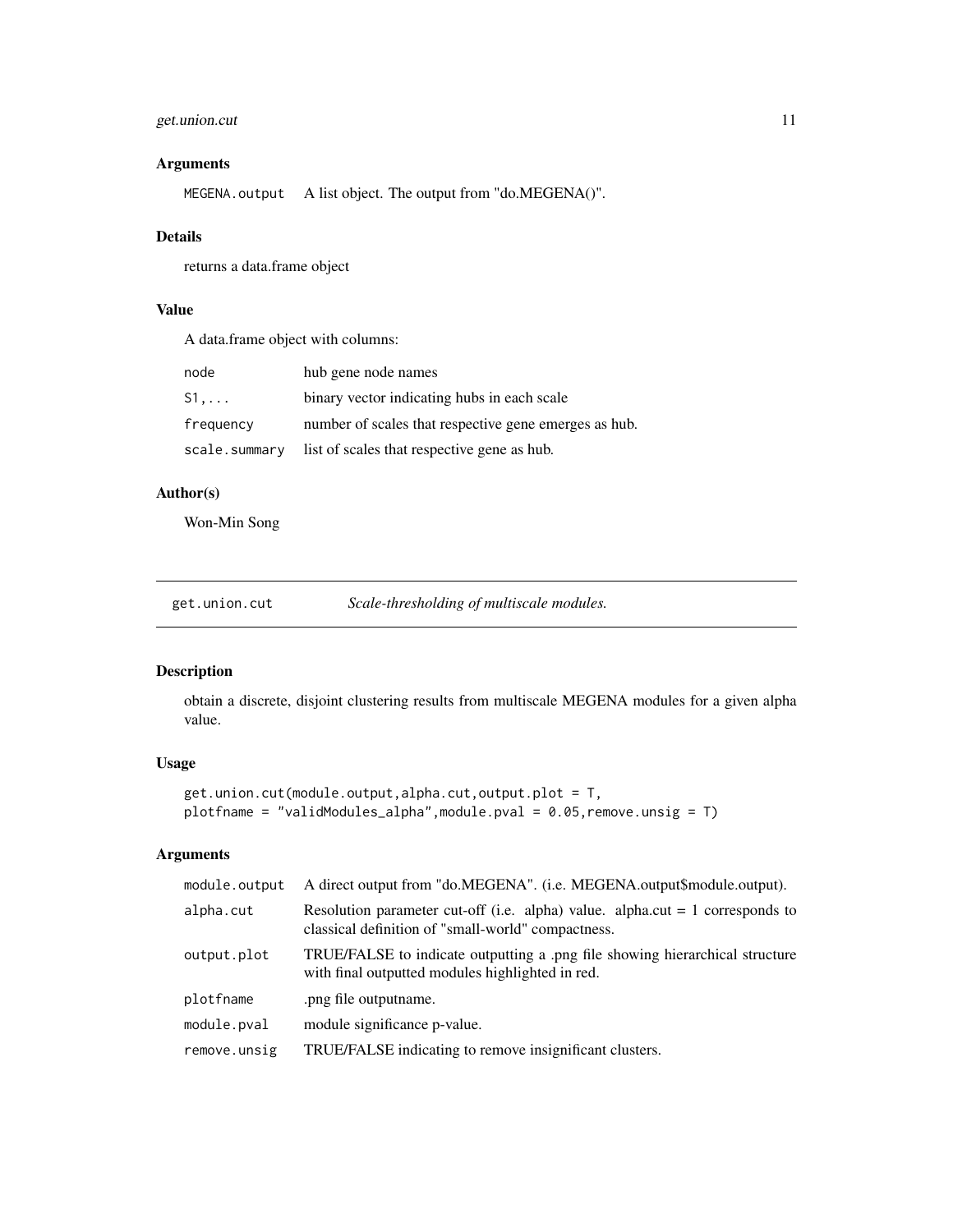#### Details

Returns a list object where each entry is a module.

#### Author(s)

Won-Min Song

#### Examples

```
## Not run:
rm(list = ls())data(Sample_Expression)
ijw <- calculate.correlation(datExpr[1:100,],doPerm = 2)
el <- calculate.PFN(ijw[,1:3])
g <- graph.data.frame(el,directed = FALSE)
MEGENA.output \leq - do.MEGENA(g = g, remove.unsig = FALSE, doPar = FALSE, n.perm = 10)
get.union.cut(module.output = MEGENA.output$module.output,alpha.cut = 1,
output.plot = FALSE,plotfname = NULL,module.pval = 0.05,remove.unsig = TRUE)
```
## End(Not run)

MEGENA.ModuleSummary *MEGENA module summary*

#### Description

Summarizes modules into a table.

# Usage

```
MEGENA.ModuleSummary(MEGENA.output,
mod.pvalue = 0.05, hub.pvalue = 0.05,
min.size = 10, \text{max.size} = 2500,annot.table = NULL,symbol.col = NULL,id.col = NULL,
output.size = TRUE)
```
#### Arguments

| MEGENA.output | A list object. The output from "do.MEGENA()".                                                 |
|---------------|-----------------------------------------------------------------------------------------------|
| mod.pvalue    | module compactness significance p-value, to identify modules with significant<br>compactness. |
| hub.pvalue    | node degree significance p-value to identify nodes with significantly high de-<br>gree.       |
| min.size      | minimum module size allowed to finalize in the summary output.                                |
| max.size      | maximum module size allowed to finalize in the summary output.                                |

<span id="page-11-0"></span>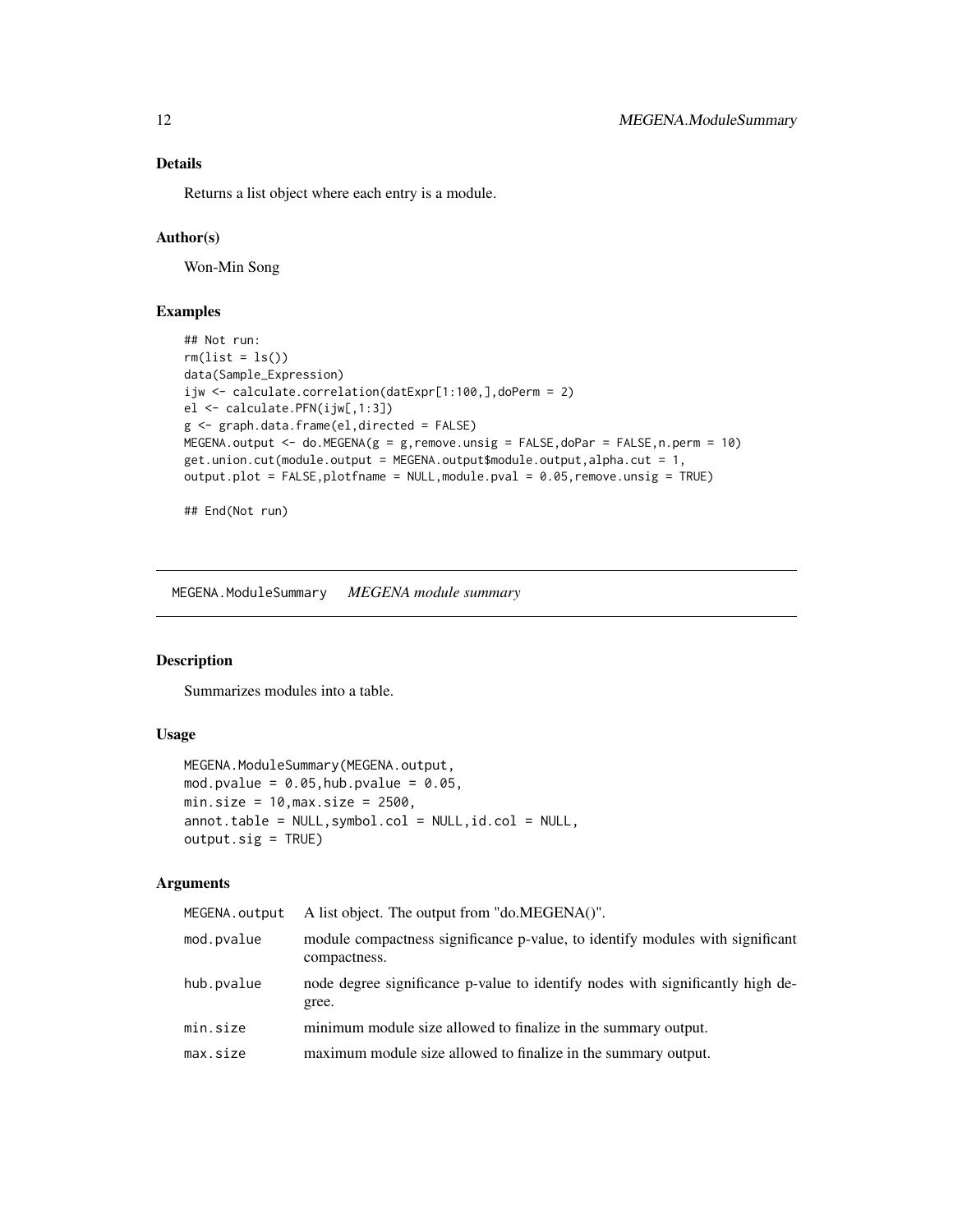| annot.table | Default value is NULL, indicating no mapping is provided between node names<br>to gene symbols. If provided, the mapping between node names (id.col) and<br>gene symbol (symbol.col) are used. |
|-------------|------------------------------------------------------------------------------------------------------------------------------------------------------------------------------------------------|
| id.col      | column index of annot table for node names.                                                                                                                                                    |
| symbol.col  | column index of annot table for gene symbols.                                                                                                                                                  |
| output.sig  | Default value is TRUE, indicating significant modules are outputted.                                                                                                                           |

# Details

output\$module.table contains many important information including module hierarchy, as indicated by

#### Value

A list object with the components:

| modules      | Final set of modules obtained upon apply mod.pvalue for significance, min.size<br>and max size for module size thresholding.                |
|--------------|---------------------------------------------------------------------------------------------------------------------------------------------|
|              | mapped modules gene symbol mapped modules when "annot table" is provided.                                                                   |
| module.table | data.frame object for module summary table. Columns include: id, module.size,<br>module.parent, module.hub, module.scale and module.pvalue. |

# Author(s)

Won-Min Song

# Examples

```
## Not run:
rm(list = ls())data(Sample_Expression)
ijw <- calculate.correlation(datExpr[1:100,],doPerm = 2)
el <- calculate.PFN(ijw[,1:3])
g <- graph.data.frame(el,directed = FALSE)
MEGENA.output <- do.MEGENA(g = g,remove.unsig = FALSE,doPar = FALSE,n.perm = 10)
output.summary <- MEGENA.ModuleSummary(MEGENA.output,
mod.pvalue = 0.05, hub.pvalue = 0.05,
min.size = 10, max.size = 5000,annot.table = NULL,id.col = NULL,symbol.col = NULL,
output.sig = TRUE)
```
## End(Not run)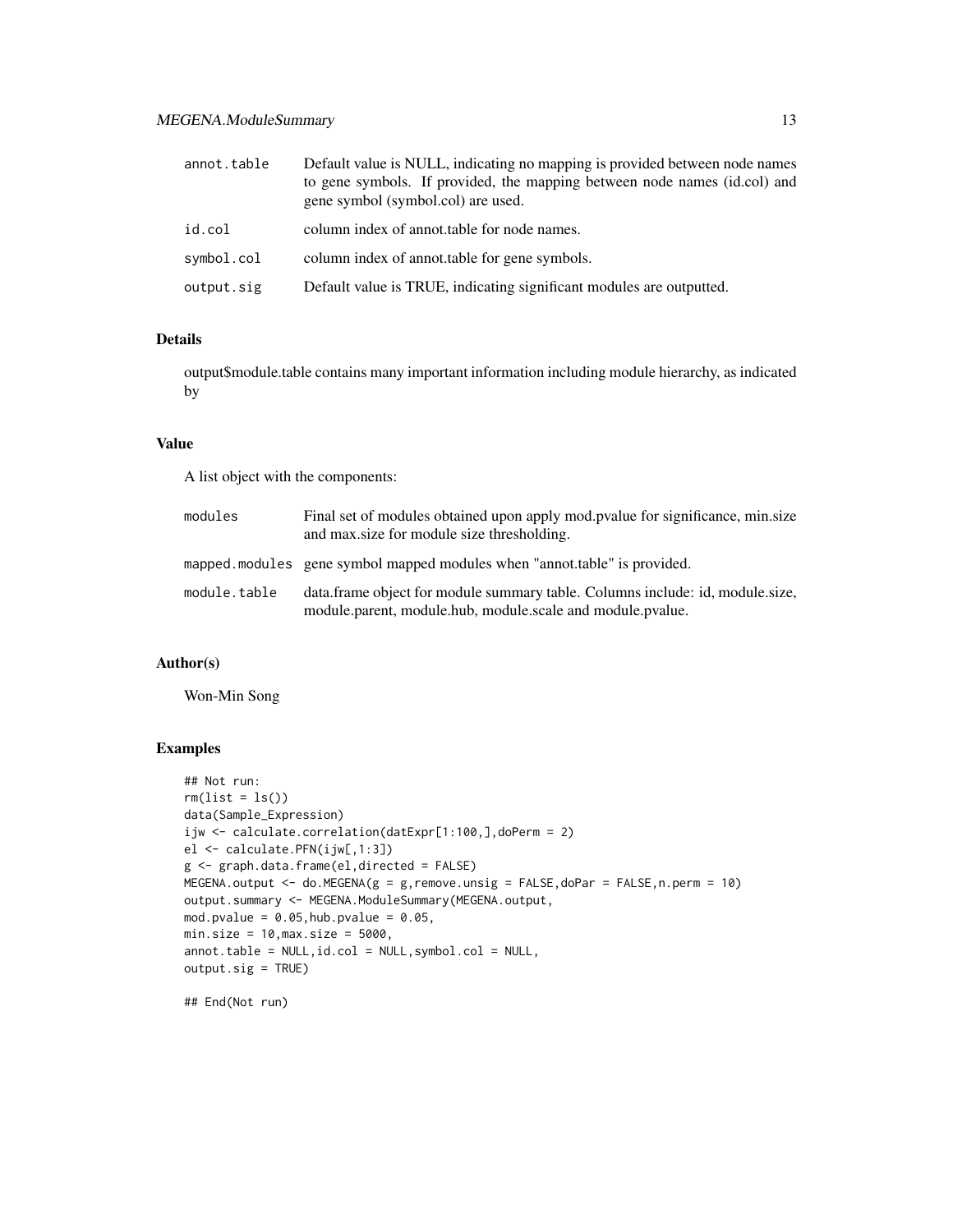```
module_convert_to_table
```
*conversion of module list object to a data.frame table format*

# Description

Summarizes module hub/hierarchy/membership into a data.frame table format.

#### Usage

```
module_convert_to_table(MEGENA.output,mod.pval = 0.05,
hub.pval = 0.05, min.size = 10, max.size)
```
# Arguments

| MEGENA.output | A list object. The output from "do.MEGENA()".                                                 |
|---------------|-----------------------------------------------------------------------------------------------|
| mod.pval      | module compactness significance p-value, to identify modules with significant<br>compactness. |
| hub.pval      | node degree significance p-value to identify nodes with significantly high de-<br>gree.       |
| min.size      | minimum module size allowed to finalize in the summary output.                                |
| max.size      | maximum module size allowed to finalize in the summary output.                                |

#### Details

the resulting data.frame contains the following essential columns: id, module.parent and module. If the co-expression network bears significant hubs, it will additionally have node.degree (connectivity), node.strength (sum of edge weights) and is.hub column to supplement hub information.

#### Value

A data.frame with the columns:

| id            | gene name        |
|---------------|------------------|
| module.parent | parent module id |
| module        | module name.     |

# Author(s)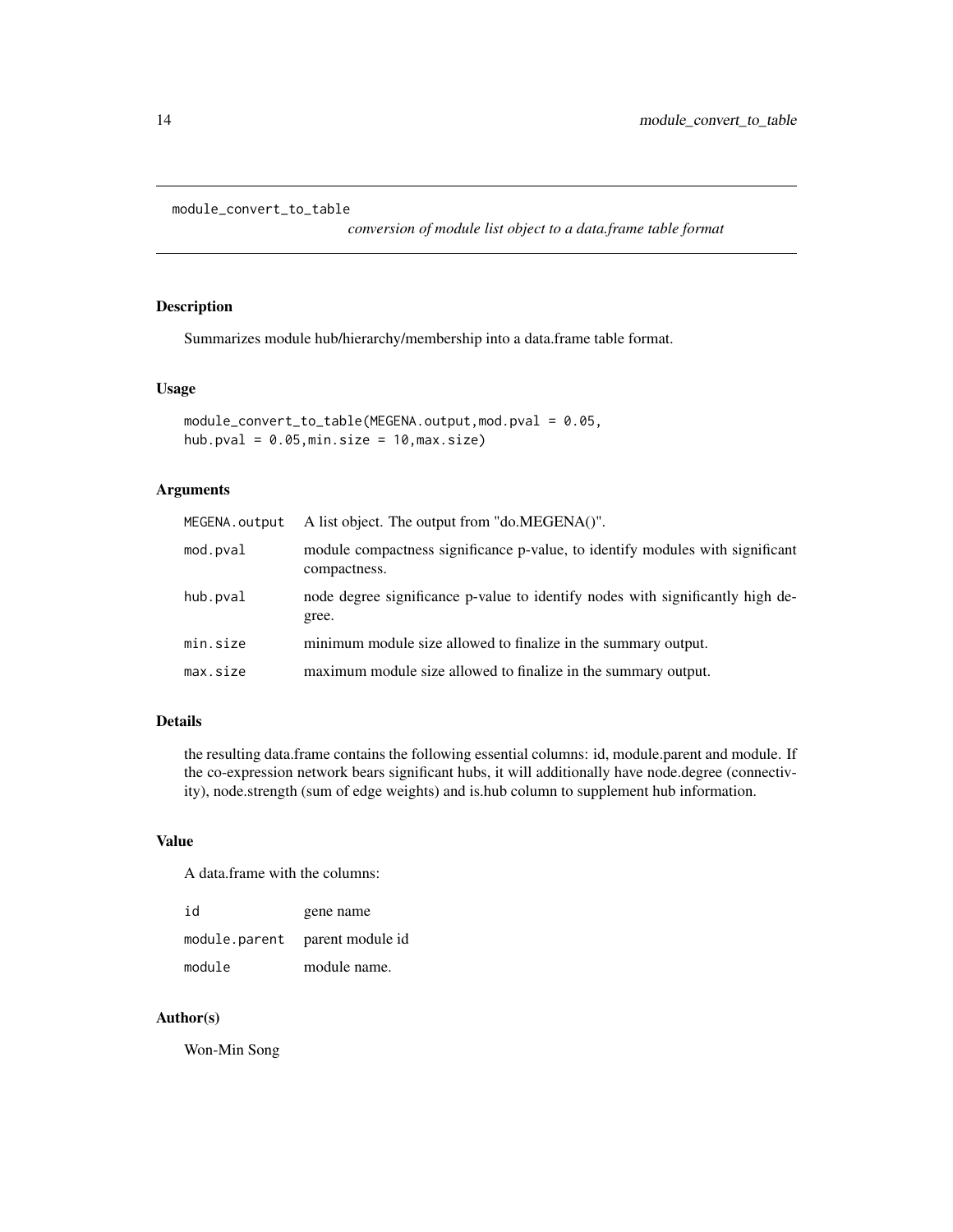# <span id="page-14-0"></span>output.geneSet.file 15

#### Examples

```
## Not run:
rm(list = ls())data(Sample_Expression)
ijw <- calculate.correlation(datExpr[1:100,],doPerm = 2)
el <- calculate.PFN(ijw[,1:3])
g <- graph.data.frame(el,directed = FALSE)
MEGENA.output <- do.MEGENA(g = g, remove.unsig = FALSE, doPar = FALSE, n.perm = 10)
output.summary <- MEGENA.ModuleSummary(MEGENA.output,
mod.pvalue = 0.05, hub.pvalue = 0.05,
min.size = 10, max.size = 5000,annot.table = NULL,id.col = NULL,symbol.col = NULL,
output.sig = TRUE)
module.df = module_convert_to_table(MEGENA.output,mod.pval = 0.05,
hub.pval = 0.05,min.size = 10,max.size)
head(module.df)
## End(Not run)
```
output.geneSet.file *output gene signatures into .gmt file format*

# Description

An interface function to output .gmt format gene signature file.

#### Usage

output.geneSet.file(geneSet,outputfname)

# Arguments

| geneSet     | a list object    |
|-------------|------------------|
| outputfname | output file name |

#### Details

Outputs each signature into a single line of lists in outputfname.

# Author(s)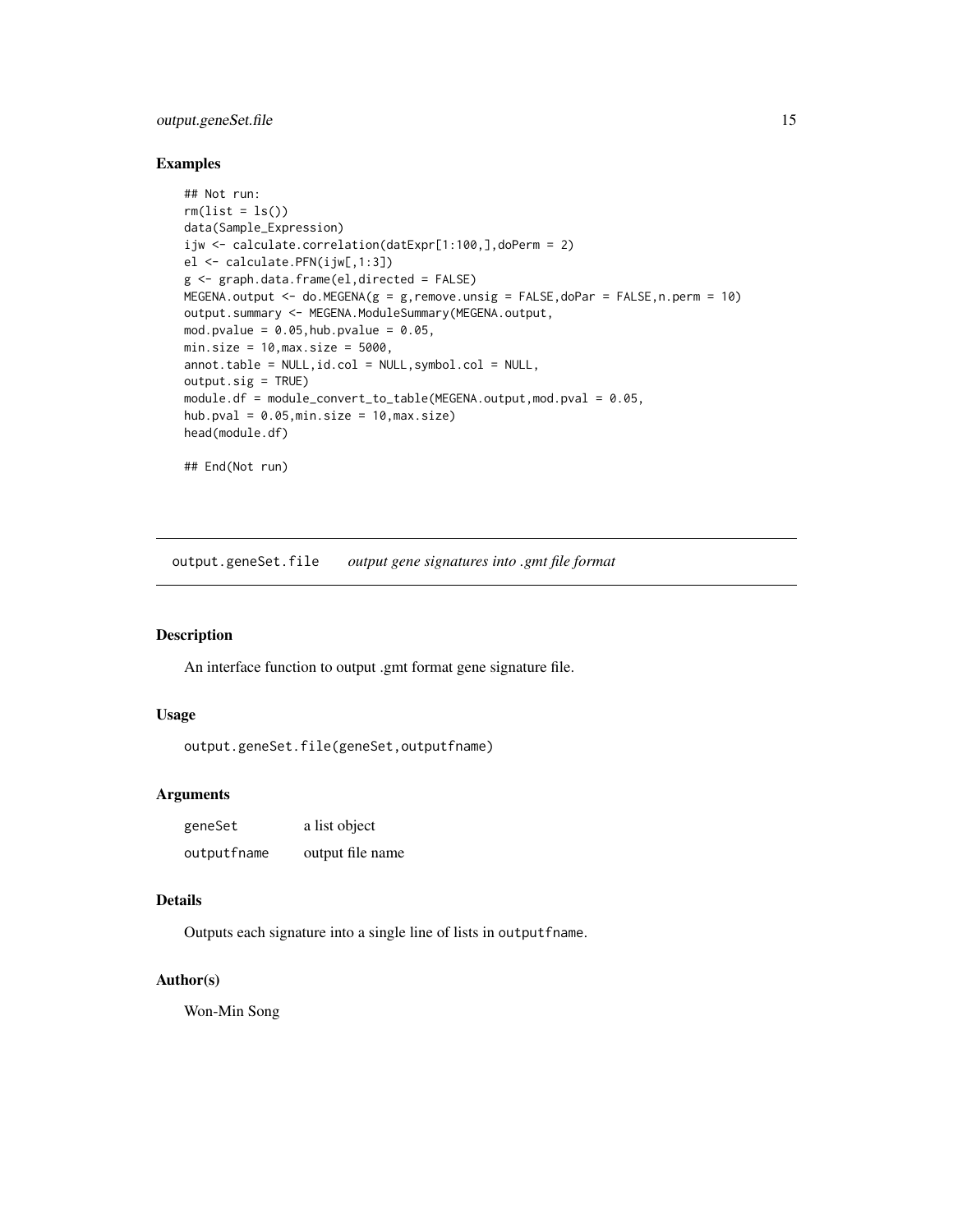<span id="page-15-0"></span>

# Description

wrapper function of \_MEGENA\_planaritytest. imports from Boost graph library, and test planarity of a network

#### Usage

planaritytest(N, rows, cols)

#### Arguments

| N    | must be an integer, number of nodes in the network. |
|------|-----------------------------------------------------|
| rows | first column of edgelist. a vector of integers.     |
| cols | second column of edgelist. a vector of integers.    |

# Details

cbind(rows,cols) is equivalent to the two column edge list of the network. We assume that the network is undirected.

#### Value

TRUE/FALSE is returned to indicate planarity. (TRUE -> network is planar).

# Author(s)

Won-Min Song

# Examples

```
# test simplest case of planar network (a 3-clique).
planaritytest(as.integer(3),c(1,1,2),c(2,3,3))
```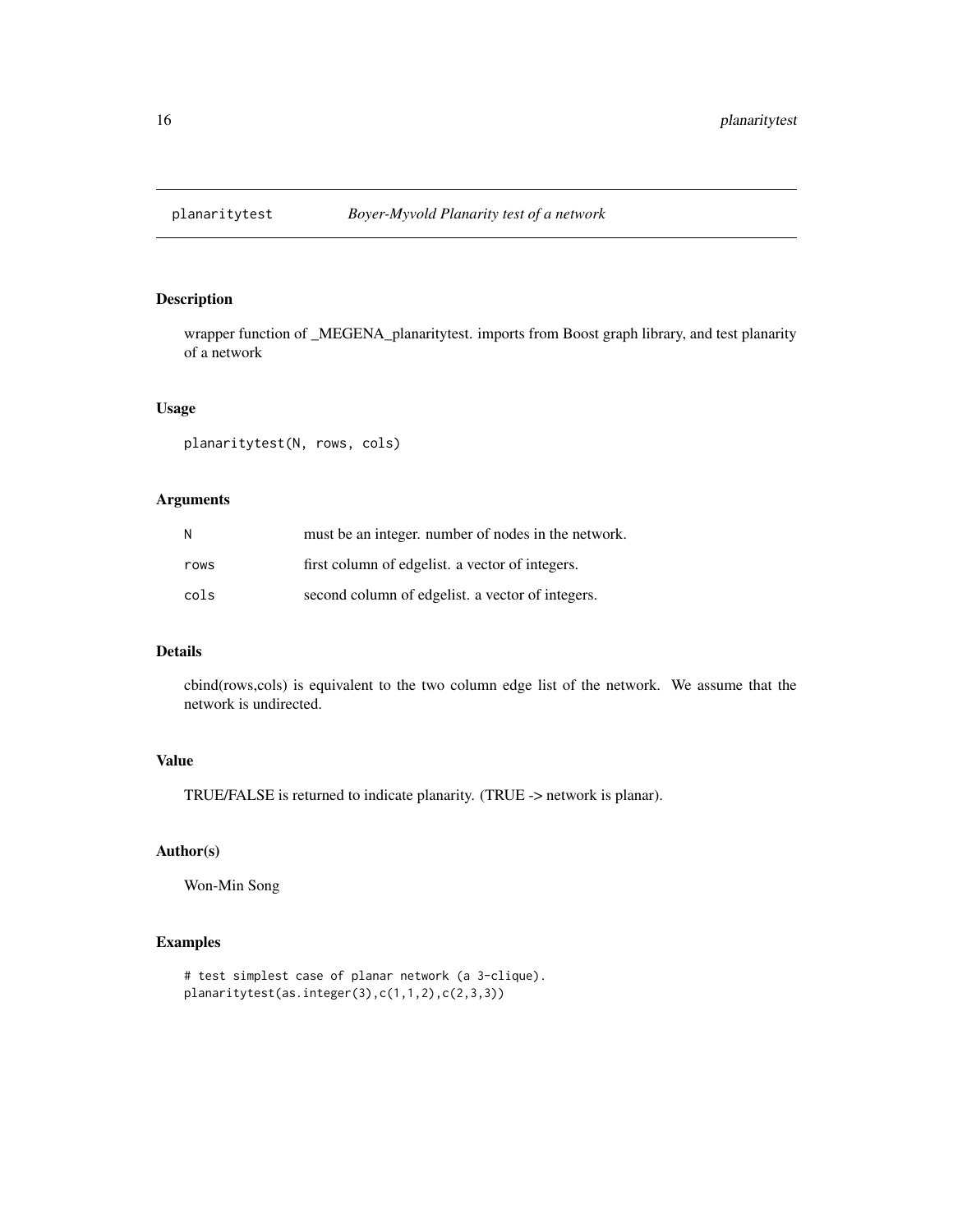<span id="page-16-0"></span>plot\_module *Module plotting function.*

# Description

Extract subnetworks for modules and plot.

# Usage

```
plot_module(output.summary,PFN,subset.module = NULL,col.names,
gene.set = NULL,color.code = "logFC",show.legend = TRUE,
label.hubs.only = TRUE,hubLabel.col = "red",hubLabel.sizeProp = 0.5,show.topn.hubs = 10,
node.sizeProp = 13,label.sizeProp = 13,label.scaleFactor = 10,label.alpha = 0.5,
layout = "kamada.kawai",output.plot = TRUE,out.dir = "modulePlot")
```
# Arguments

|                   | output.summary output from summary function, "MEGENA.ModuleSummary".                                                                 |  |
|-------------------|--------------------------------------------------------------------------------------------------------------------------------------|--|
| <b>PFN</b>        | igraph object retaining PFN topology.                                                                                                |  |
| subset.module     | A character vector for list of module names to plot. Default = NULL plots all<br>modules in output.summary.                          |  |
| col.names         | a character vector for list of colors to be used for coloring children modules.                                                      |  |
| gene.set          | A list object containing signatures for customized coloring of nodes in resulting<br>network plot.                                   |  |
| color.code        | A character vector with matched length to "gene.set", to specify colors for each<br>signature.                                       |  |
| label.hubs.only   |                                                                                                                                      |  |
|                   | TRUE/FALSE to show labels for significant hub genes only, or all genes. De-<br>fauly is TRUE.                                        |  |
| hubLabel.col      | Label color for hubs. Default is "red"                                                                                               |  |
| show. legend      | TRUE/FALSE for showing node legend on the bottom of the figure.                                                                      |  |
| hubLabel.sizeProp |                                                                                                                                      |  |
|                   | A multiplicative factor to adjust hub label sizes with respect to node size values.<br>Default is 0.5                                |  |
|                   | show. topn. hubs Maximal number of hubs to label on module subnetwork. Default is 10.                                                |  |
| node.sizeProp     | A multiplicative factor to adjust node sizes with respect to 90th percentile degree<br>node size. Default is 13                      |  |
|                   | label.sizeProp A multiplicative factor to adjust node label sizes with respect to 90th percentile<br>degree node size. Default is 13 |  |
| label.scaleFactor |                                                                                                                                      |  |
|                   | Overall scale factor to control the final size of node labels appearing in figure.<br>Default is 10.                                 |  |
| label.alpha       | Transparency value ranging from $0$ (transparent) to 1 (solid). Default is $0.5$ .                                                   |  |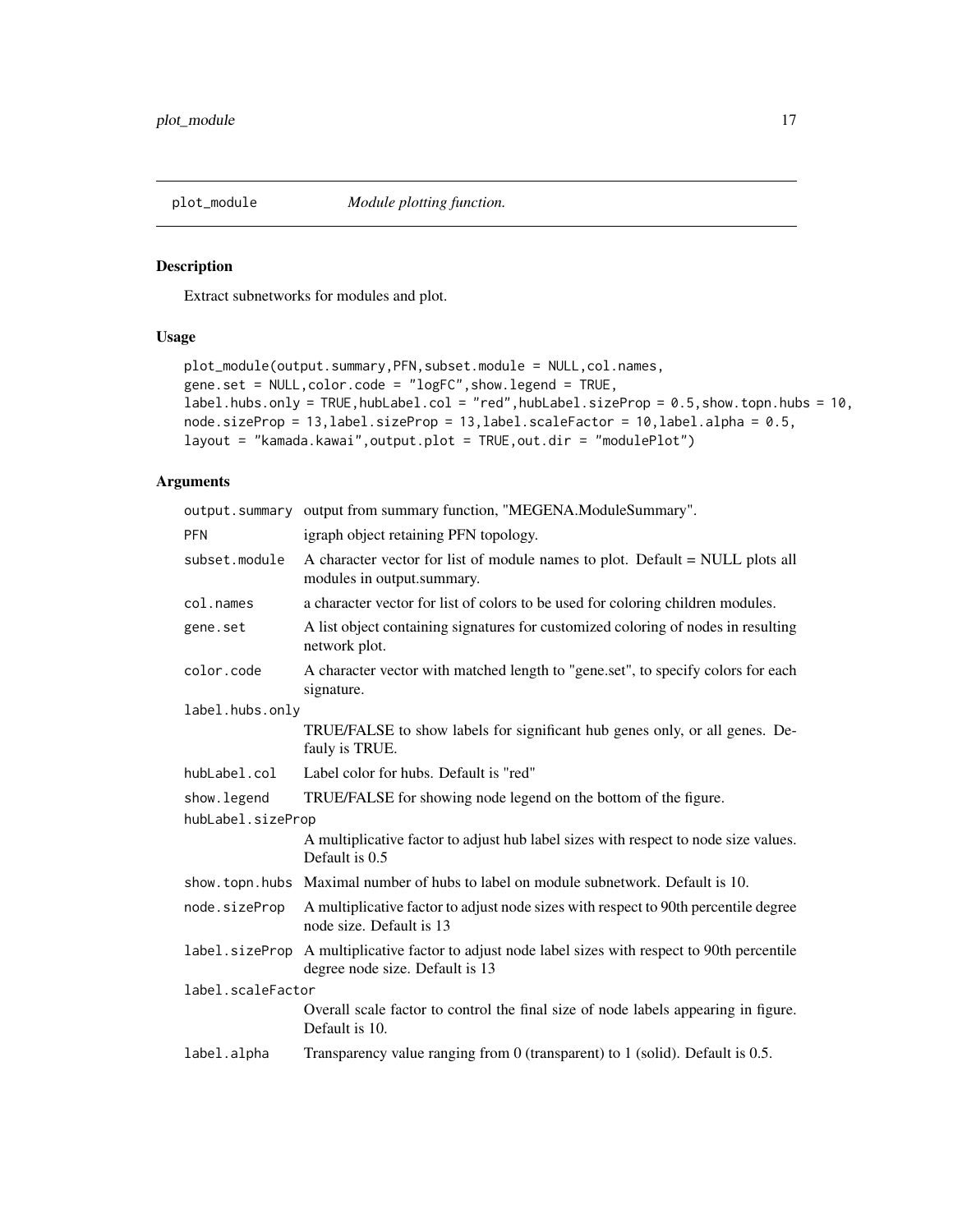| lavout      | Network layout algorithm to apply. Options are: "kamada.kawai", "fruchter-<br>man.reingold".                         |
|-------------|----------------------------------------------------------------------------------------------------------------------|
| output.plot | logical value, output, plot = TRUE generates figure files under folder, "module-<br>Plot".                           |
| out.dir     | if output, plot $=$ TRUE, then out, dir is created and resulting figures are exported<br>to png files to the folder. |

# Details

Subnetwork plot functionality with application of "ggrepel" package for node labeling. The most effective way to control overall node label size is through label.scaleFactor.

#### Value

A list object holding ggplot objects for plotted modules.

#### Author(s)

Won-Min Song

#### Examples

```
## Not run:
rm(list = ls())library(MEGENA)
data(Sample_Expression)
ijw <- calculate.correlation(datExpr[1:100,],doPerm = 2)
el <- calculate.PFN(ijw[,1:3])
g <- graph.data.frame(el,directed = FALSE)
MEGENA.output \leq - do.MEGENA(g = g, remove.unsig = FALSE, doPar = FALSE, n.perm = 10)
output.summary <- MEGENA.ModuleSummary(MEGENA.output,
mod.pvalue = 0.05, hub.pvalue = 0.05,
min.size = 10, \text{max.size} = 5000,annot.table = NULL,id.col = NULL,symbol.col = NULL,
output.sig = TRUE)
pnet.obj <- plot_module(output = output.summary,PFN = g,subset.module = "comp1_2",
layout = "kamada.kawai",label.hubs.only = FALSE,
gene.set = list("hub.set" = c("CD3E","CD2")),color.code = c("red"),
output.plot = FALSE,out.dir = "modulePlot",col.names = c("grey","grey","grey"),
hubLabel.col = "black",hubLabel.sizeProp = 1,show.topn.hubs = Inf,show.legend = TRUE)
```
pnet.obj

## End(Not run)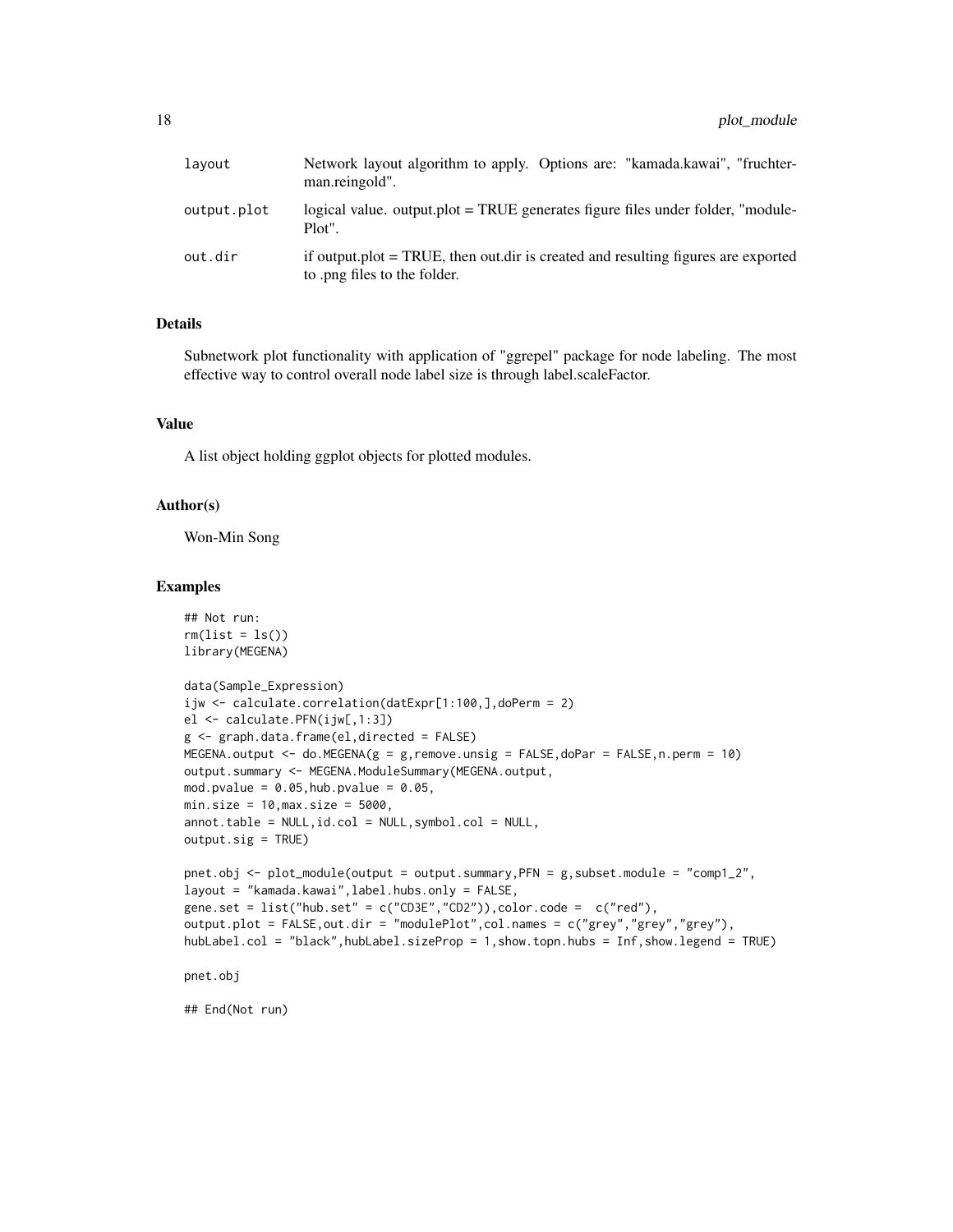<span id="page-18-0"></span>plot\_module\_hierarchy *Plot module hierarchy*

### Description

visualized module hierarchical structure.

#### Usage

```
plot_module_hierarchy(module.table,plot.coord = NULL,
edge.color = "grey",node.color = "black",node.label.color = "black",
label.scaleFactor = 0.5, node.scaleFactor = 0.2, arrow.size = 0.015,
data.col = NULL,low.color = "blue",mid.color = "white",
high.color = "red", mid.value = 0.05)
```
# Arguments

| module.table      | output from MEGENA.ModuleSummary. Specifically \$module.table compo-<br>nent of the output. |  |
|-------------------|---------------------------------------------------------------------------------------------|--|
| plot.coord        | Two column coordinate matrix. rownames must be labelled according to mod-<br>ule.table\$id. |  |
| edge.color        | Edge color to be shown.                                                                     |  |
| node.color        | If data.col $=$ NULL, node.color is used to color nodes in figure.                          |  |
| node.label.color  |                                                                                             |  |
|                   | Node label color.                                                                           |  |
| label.scaleFactor |                                                                                             |  |
|                   | scale number to adjust node label sizes.                                                    |  |
| node.scaleFactor  |                                                                                             |  |
|                   | scale number to adjust node sizes.                                                          |  |
| arrow.size        | scale number to arrow size.                                                                 |  |
| data.col          | A character to specify data vector to color nodes in module table.                          |  |
| low.color         | If data.col $!=$ NULL, color to be used in lower value spectrum.                            |  |
| mid.color         | If data.col != NULL, color to be used in middle value spectrum.                             |  |
| high.color        | If data.col $!=$ NULL, color to be used in high value spectrum.                             |  |
| mid.value         | If data.col != NULL, value to define middle value spectrum.                                 |  |

# Details

Module hierarchy plotting functionality using ggplot2.

# Value

A list containing output\$hierarchy.obj = ggplot2 object, output\$node.data = node attributes, output\$edge.data = edge attributes.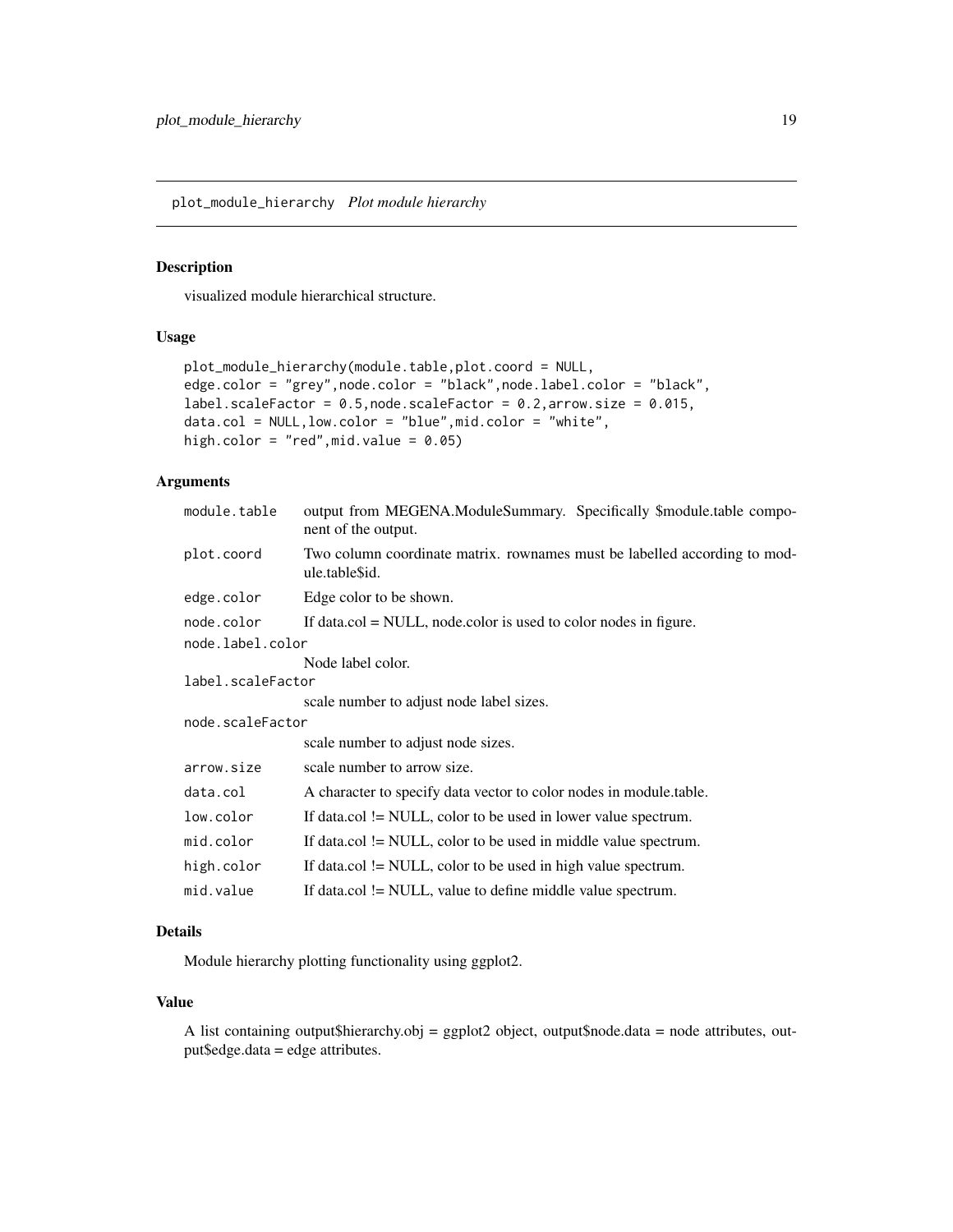#### <span id="page-19-0"></span>Author(s)

Won-Min Song

#### Examples

```
## Not run:
rm(list = ls())data(Sample_Expression)
ijw <- calculate.correlation(datExpr,doPerm = 2)
el <- calculate.PFN(ijw[,1:3])
g <- graph.data.frame(el,directed = FALSE)
MEGENA.output \leq - do.MEGENA(g = g, remove.unsig = FALSE, doPar = FALSE, n.perm = 10)
output.summary <- MEGENA.ModuleSummary(MEGENA.output,
mod.pvalue = 0.05, hub.pvalue = 0.05,
min.size = 10, max.size = 5000,annot.table = NULL,id.col = NULL,symbol.col = NULL,
output.sig = TRUE)
module.table = output.summary$module.table
colnames(module.table)[1] <- "id"
output.obj <- plot_module_hierarchy(module.table = module.table,
label.scaleFactor = 0.15,arrow.size = 0.005,node.label.color = "blue")
print(output.obj[[1]])
```

```
## End(Not run)
```
plot\_subgraph *subnetwork plotting functionality.*

# **Description**

A modification of plot\_module() function for more general subnetwork plotting purpose.

#### Usage

```
plot_subgraph(module,hub = NULL,PFN,node.default.color = "black",
gene.set = NULL,color.code = "grey",show.legend = TRUE,
label.hubs.only = TRUE,hubLabel.col = "red",hubLabel.sizeProp = 0.5,show.topn.hubs = 10,
node.sizeProp = 13,label.sizeProp = 13,label.scaleFactor = 10,layout = "kamada.kawai")
```
#### Arguments

| module             | A character vector containing gene names to be subsetted.                       |
|--------------------|---------------------------------------------------------------------------------|
| hub                | If provided, genes in hub will be highlighted as triangles in resulting figure. |
| <b>PFN</b>         | igraph object retaining PFN topology.                                           |
| node.default.color |                                                                                 |
|                    |                                                                                 |

Default node colors for those that do not intersect with signatures in gene.set.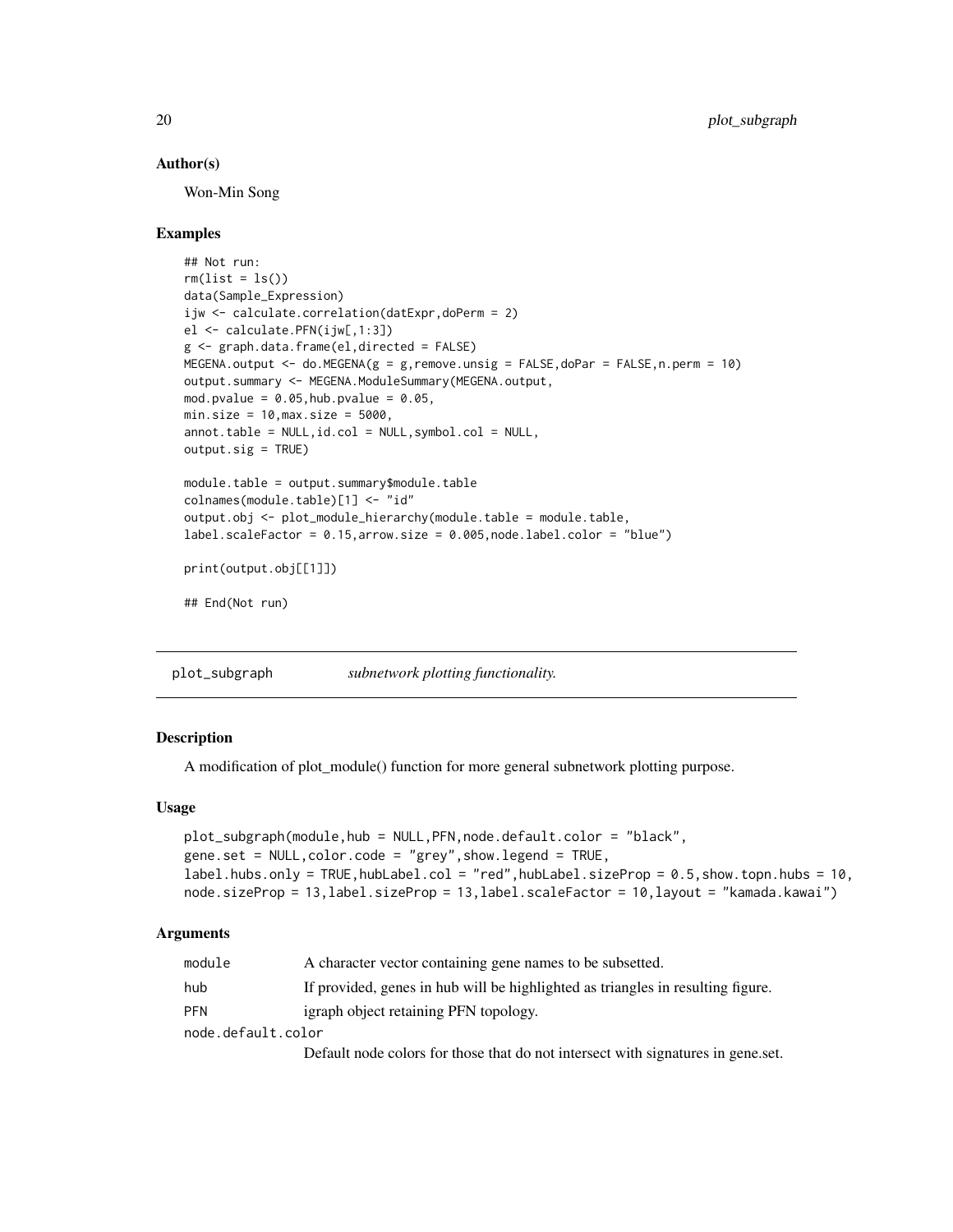| gene.set                          | A list object containing signatures for customized coloring of nodes in resulting<br>network plot.                    |
|-----------------------------------|-----------------------------------------------------------------------------------------------------------------------|
| color.code                        | A character vector with matched length to "gene.set", to specify colors for each<br>signature.                        |
| show.legend                       | TRUE/FALSE for showing node legend on the bottom of the figure.                                                       |
| label.hubs.only                   |                                                                                                                       |
|                                   | TRUE/FALSE to show labels for significant hub genes only, or all genes. De-<br>fauly is TRUE.                         |
| hubLabel.col<br>hubLabel.sizeProp | Label color for hubs. Default is "red"                                                                                |
|                                   | A multiplicative factor to adjust hub label sizes with respect to node size values.<br>Default is 0.5                 |
|                                   | show. topn. hubs Maximal number of hubs to label on module subnetwork. Default is 10.                                 |
| node.sizeProp                     | A multiplicative factor to adjust node sizes with respect to 90th percentile degree<br>node size. Default is 13       |
| label.sizeProp                    | A multiplicative factor to adjust node label sizes with respect to 90th percentile<br>degree node size. Default is 13 |
| label.scaleFactor                 |                                                                                                                       |
|                                   | Overall scale factor to control the final size of node labels appearing in figure.<br>Default is 10.                  |
| layout                            | Network layout algorithm to apply. Options are: "kamada.kawai", "fruchter-<br>man.reingold".                          |

# Details

Subnetwork plot functionality with application of "ggrepel" package for node labeling. The most effective way to control overall node label size is through label.scaleFactor.

# Value

A list object holding ggplot object and node annotation table.

# Author(s)

Won-Min Song

# Examples

```
## Not run:
rm(list = ls())library(MEGENA)
```

```
data(Sample_Expression)
ijw <- calculate.correlation(datExpr[1:100,],doPerm = 2)
el <- calculate.PFN(ijw[,1:3])
g <- graph.data.frame(el,directed = FALSE)
MEGENA.output <- do.MEGENA(g = g,remove.unsig = FALSE,doPar = FALSE,n.perm = 10)
output.summary <- MEGENA.ModuleSummary(MEGENA.output,
```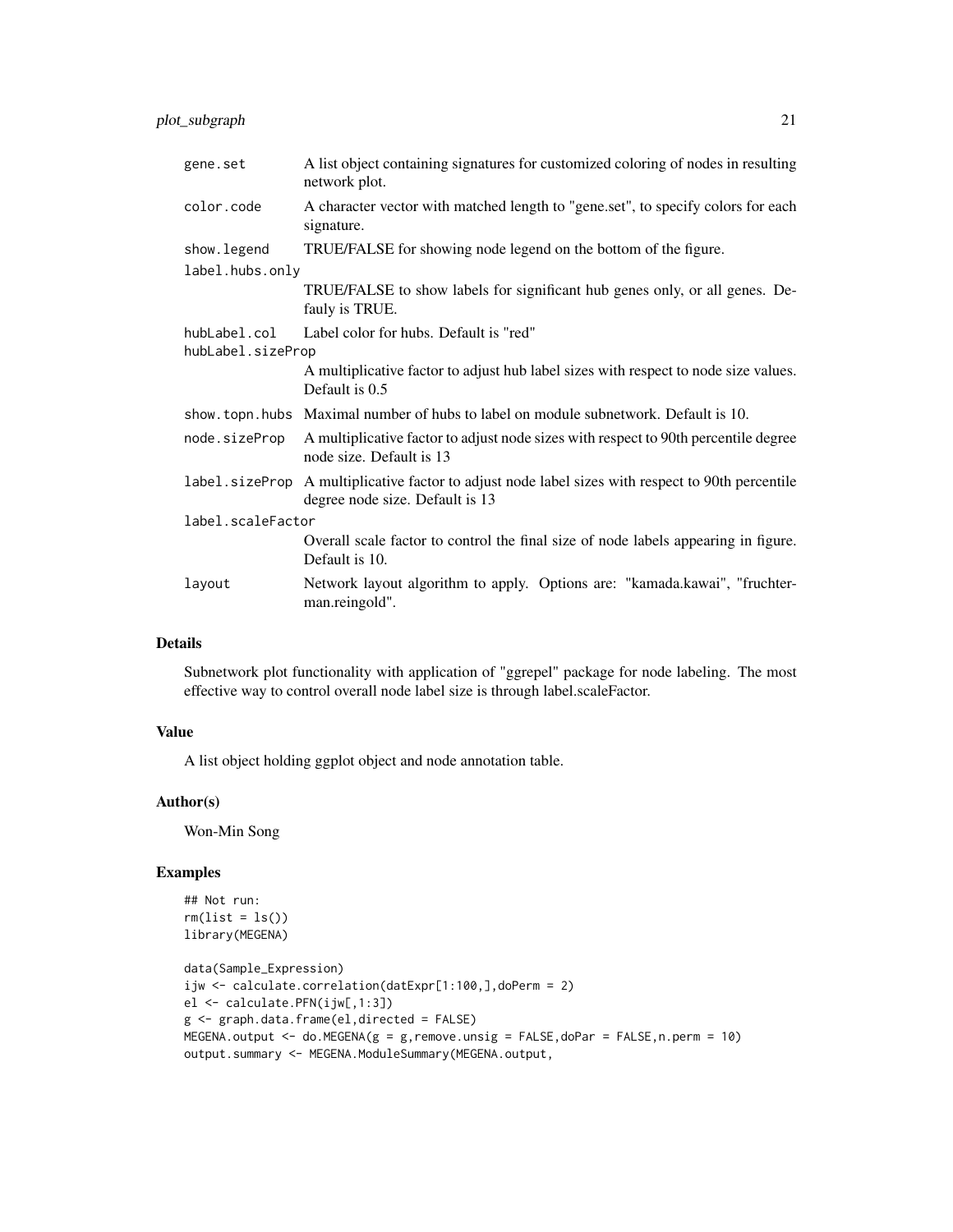```
mod.pvalue = 0.05, hub.pvalue = 0.05,
min.size = 10, \text{max.size} = 5000,annot.table = NULL,id.col = NULL,symbol.col = NULL,
output.sig = TRUE)
pnet.obj <- plot_subgraph(module = output.summary$modules[[1]],
hub = c("CDEF", "CD2"), PFN = g, node.default.color = "black",
gene.set = NULL,color.code = c("grey"),show.legend = TRUE,
label.hubs.only = TRUE,hubLabel.col = "red",hubLabel.sizeProp = 0.5,
show.topn.hubs = 10,node.sizeProp = 13,label.sizeProp = 13,
label.scaleFactor = 10,layout = "kamada.kawai")
# the plot
pnet.obj[[1]]
# the annotation
pnet.obj[[2]]
## End(Not run)
```
read.geneSet *.gmt file reader function*

#### Description

An interface function to read-in .gmt format gene signature file.

#### Usage

read.geneSet(geneSet.file)

#### Arguments

geneSet.file text file containing gene signatures in .gmt format

# Details

Each line of lists in geneset.file is a single set of signature.

# Value

loads signatures into a list object.

# Author(s)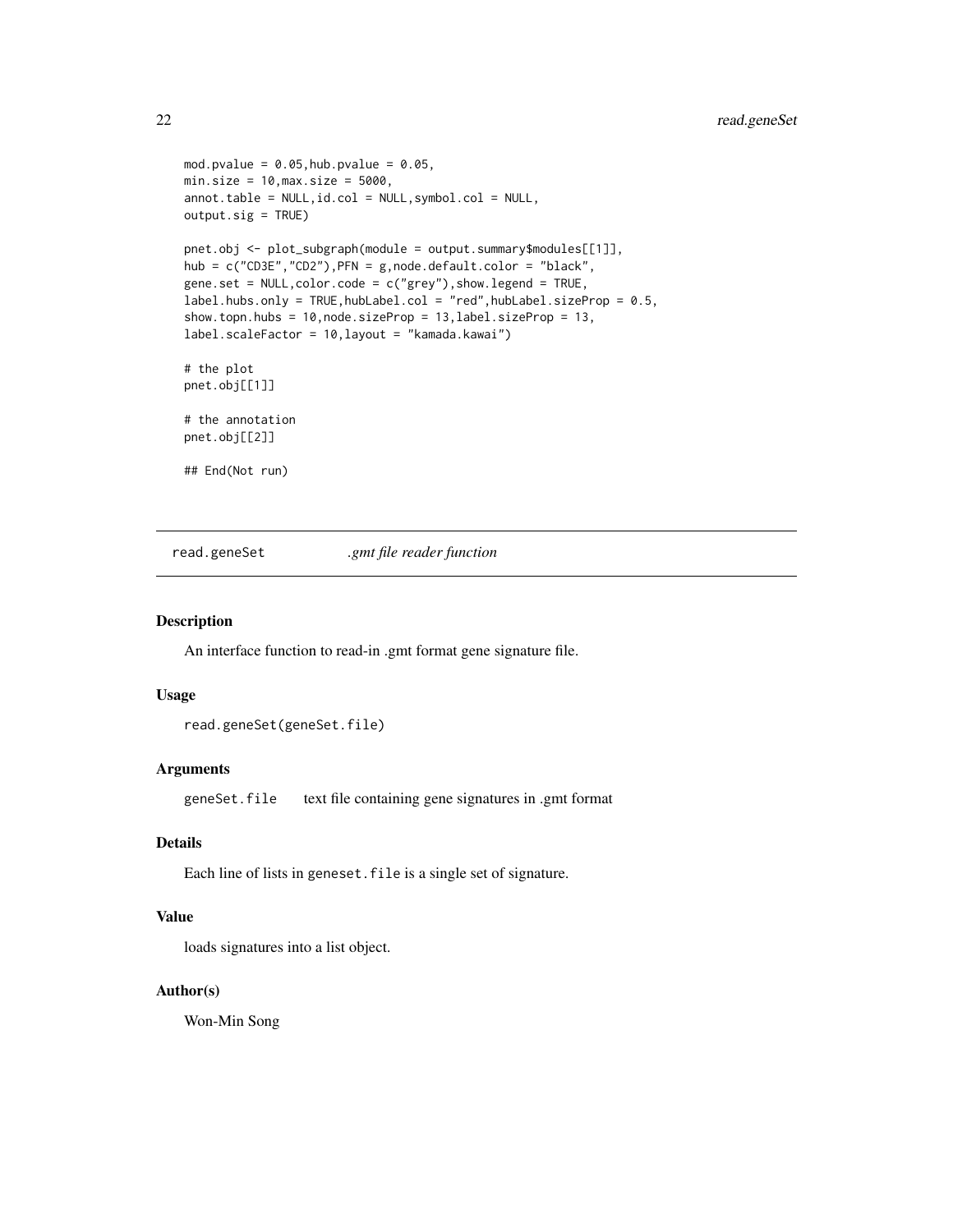<span id="page-22-0"></span>Sample\_Expression *Toy example data*

# Description

A portion of TCGA breast cancer data to test run MEGENA.

# Usage

data(Sample\_Expression)

# Format

Contains a matrix object, "datExpr". Use data(Sample\_Expression) to load.

#### Details

a gene expression matrix.

# References

1. Song, W.M. and B. Zhang, Multiscale Embedded Gene Co-expression Network Analysis. PLoS Comput Biol, 2015. 11(11): p. e1004574.